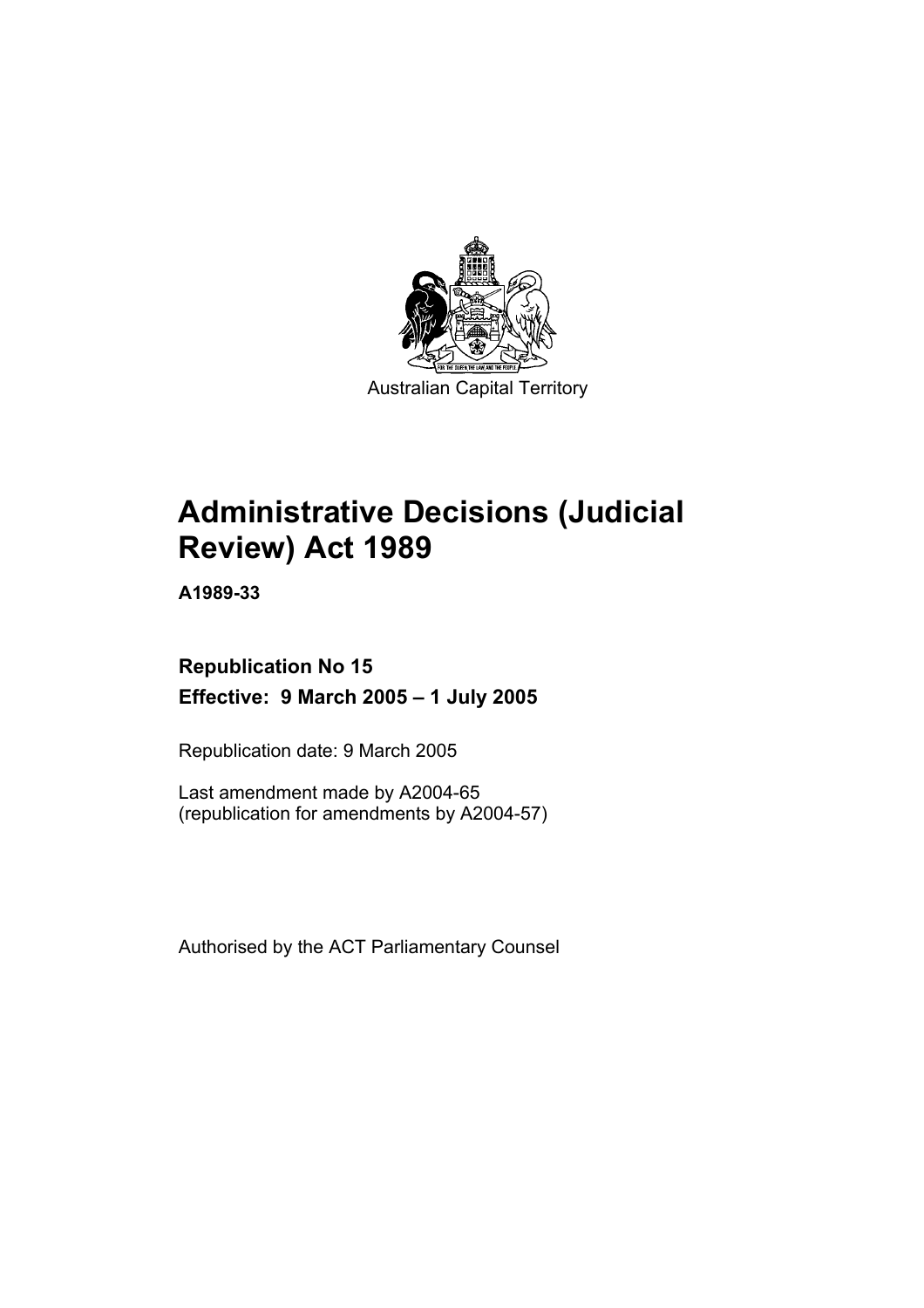# **About this republication**

### **The republished law**

This is a republication of the *Administrative Decisions (Judicial Review) Act 1989* (including any amendment made under the *Legislation Act 2001*, part 11.3 (Editorial changes)) as in force on 9 March 2005*.* It also includes any amendment, repeal or expiry affecting the republished law to 9 March 2005.

The legislation history and amendment history of the republished law are set out in endnotes 3 and 4.

### **Kinds of republications**

The Parliamentary Counsel's Office prepares 2 kinds of republications of ACT laws (see the ACT legislation register at www.legislation.act.gov.au):

- authorised republications to which the *Legislation Act 2001* applies
- unauthorised republications.

The status of this republication appears on the bottom of each page.

### **Editorial changes**

The *Legislation Act 2001*, part 11.3 authorises the Parliamentary Counsel to make editorial amendments and other changes of a formal nature when preparing a law for republication. Editorial changes do not change the effect of the law, but have effect as if they had been made by an Act commencing on the republication date (see *Legislation Act 2001*, s 115 and s 117). The changes are made if the Parliamentary Counsel considers they are desirable to bring the law into line, or more closely into line, with current legislative drafting practice.

This republication does not include amendments made under part 11.3 (see endnote 1).

### **Uncommenced provisions and amendments**

If a provision of the republished law has not commenced or is affected by an uncommenced amendment, the symbol  $\mathbf{U}$  appears immediately before the provision heading. The text of the uncommenced provision or amendment appears only in the last endnote.

### **Modifications**

If a provision of the republished law is affected by a current modification, the symbol  $\mathbf{M}$ appears immediately before the provision heading. The text of the modifying provision appears in the endnotes. For the legal status of modifications, see *Legislation Act 2001*, section 95.

### **Penalties**

The value of a penalty unit for an offence against this republished law at the republication date is—

- (a) if the person charged is an individual—\$100; or
- (b) if the person charged is a corporation—\$500.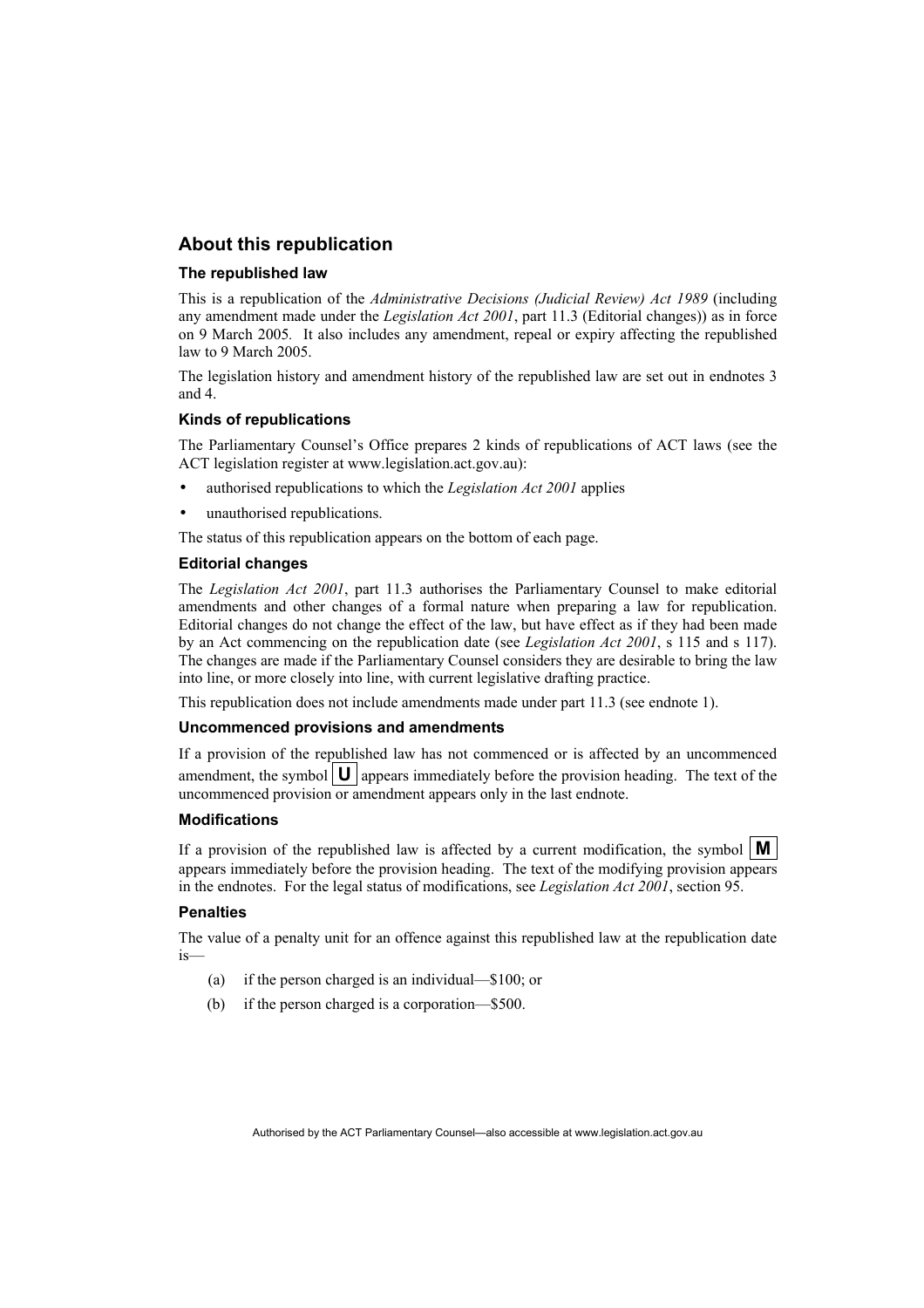

# **Administrative Decisions (Judicial Review) Act 1989**

# **Contents**

|                   |                                                                   | Page       |
|-------------------|-------------------------------------------------------------------|------------|
| 1                 | Name of Act                                                       | 2          |
| 3                 | Interpretation                                                    | 2          |
| 4                 | Act to operate notwithstanding anything in existing laws          | 4          |
| 5                 | Applications for review of decisions                              | 5          |
| 6                 | Applications for review of conduct related to making of decisions |            |
| 7                 | Applications in respect of failures to make decisions             | 9          |
| 8                 | Jurisdiction of Supreme Court                                     | 10         |
| 9                 | Effect of Act on other rights                                     | 10         |
| 10                | Manner of making applications                                     | 11         |
| 11                | Amendment of documents                                            | 13         |
| $12 \overline{ }$ | Application to be made a party to a proceeding                    | 13         |
| 13                | Reasons for decision may be obtained                              | 14         |
| 14                | Certain information not required to be disclosed                  | 17         |
|                   |                                                                   |            |
| R <sub>15</sub>   | Administrative Decisions (Judicial Review) Act 1989               | contents 1 |
| 09/03/05          | Effective: 09/03/05-01/07/05                                      |            |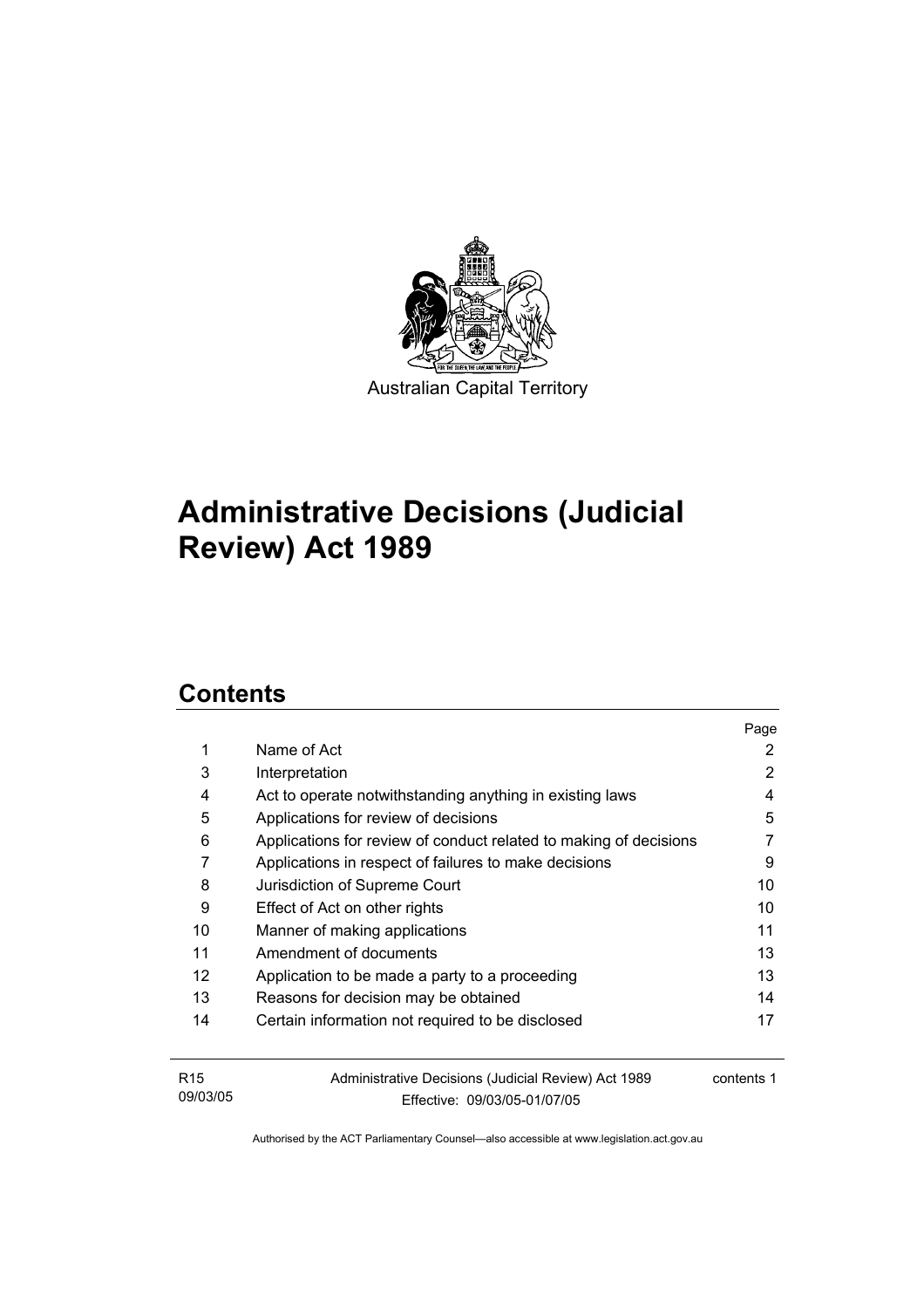| Contents          |                                                                               |      |
|-------------------|-------------------------------------------------------------------------------|------|
|                   |                                                                               | Page |
| 15                | Certification concerning the disclosure of information                        | 18   |
| 16                | Stay of proceedings                                                           | 20   |
| 17                | Powers of the Supreme Court in respect of applications for order of<br>review | 20   |
| 18                | Change in person holding, or performing the duties of, an office              | 21   |
| 19                | Intervention by Minister or Commonwealth<br>Attorney-General                  | 22   |
| 20                | Act not to apply to certain decisions                                         | 22   |
| 21                | Regulation-making power                                                       | 23   |
| 22                | Transitional-sch 1, clause 5                                                  | 23   |
| Schedule 1        | Decisions to which this Act does not apply                                    | 24   |
| <b>Schedule 2</b> | Decisions to which section 13 does not apply                                  | 26   |
| <b>Endnotes</b>   |                                                                               |      |
| 1                 | About the endnotes                                                            | 29   |
| 2                 | Abbreviation key                                                              | 29   |
| 3                 | Legislation history                                                           | 30   |
| 4                 | Amendment history                                                             | 33   |
| 5                 | Earlier republications                                                        | 34   |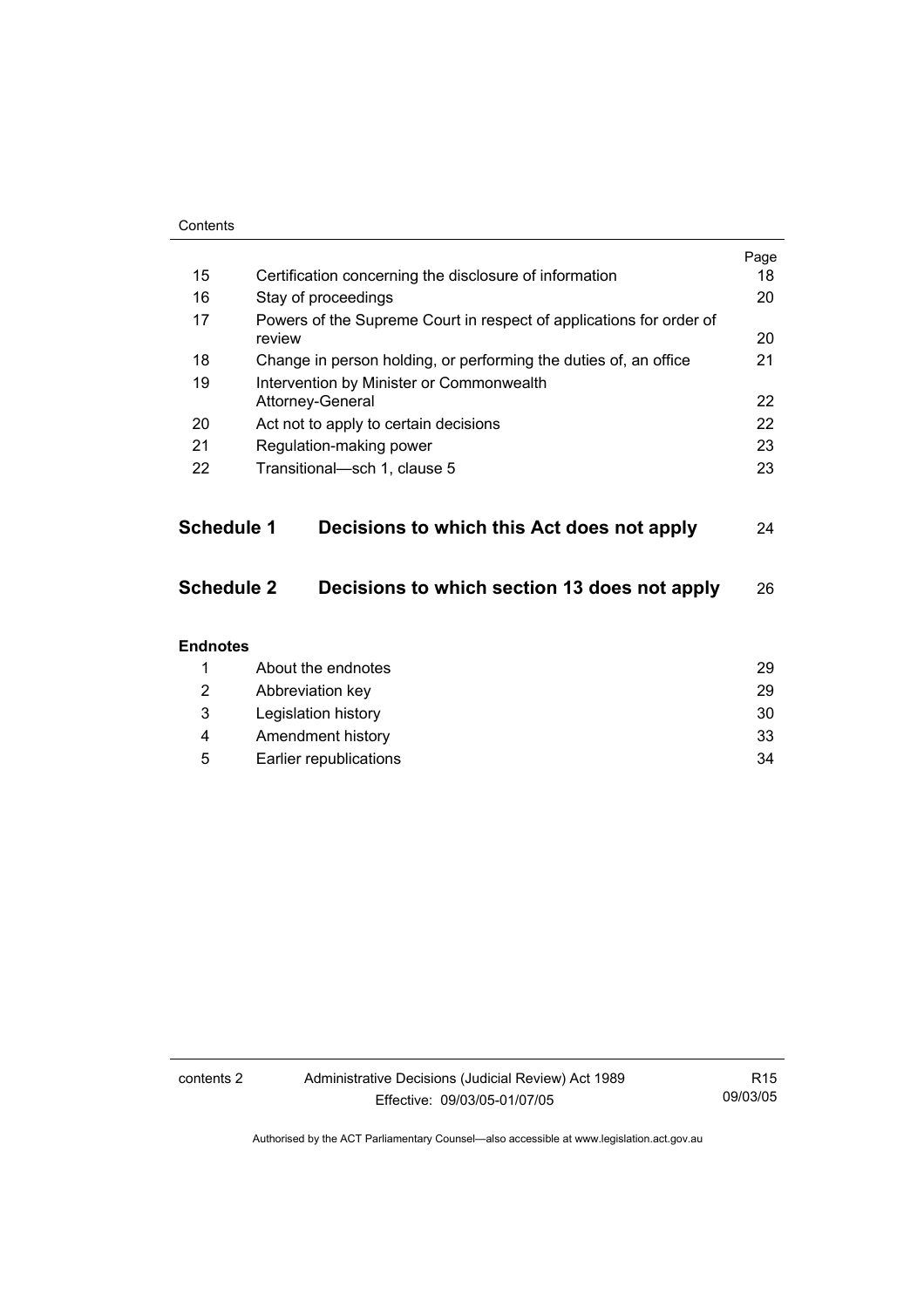

# **Administrative Decisions (Judicial Review) Act 1989**

An Act relating to the review on questions of law of certain administrative decisions

R15 09/03/05

I

Administrative Decisions (Judicial Review) Act 1989 Effective: 09/03/05-01/07/05

page 1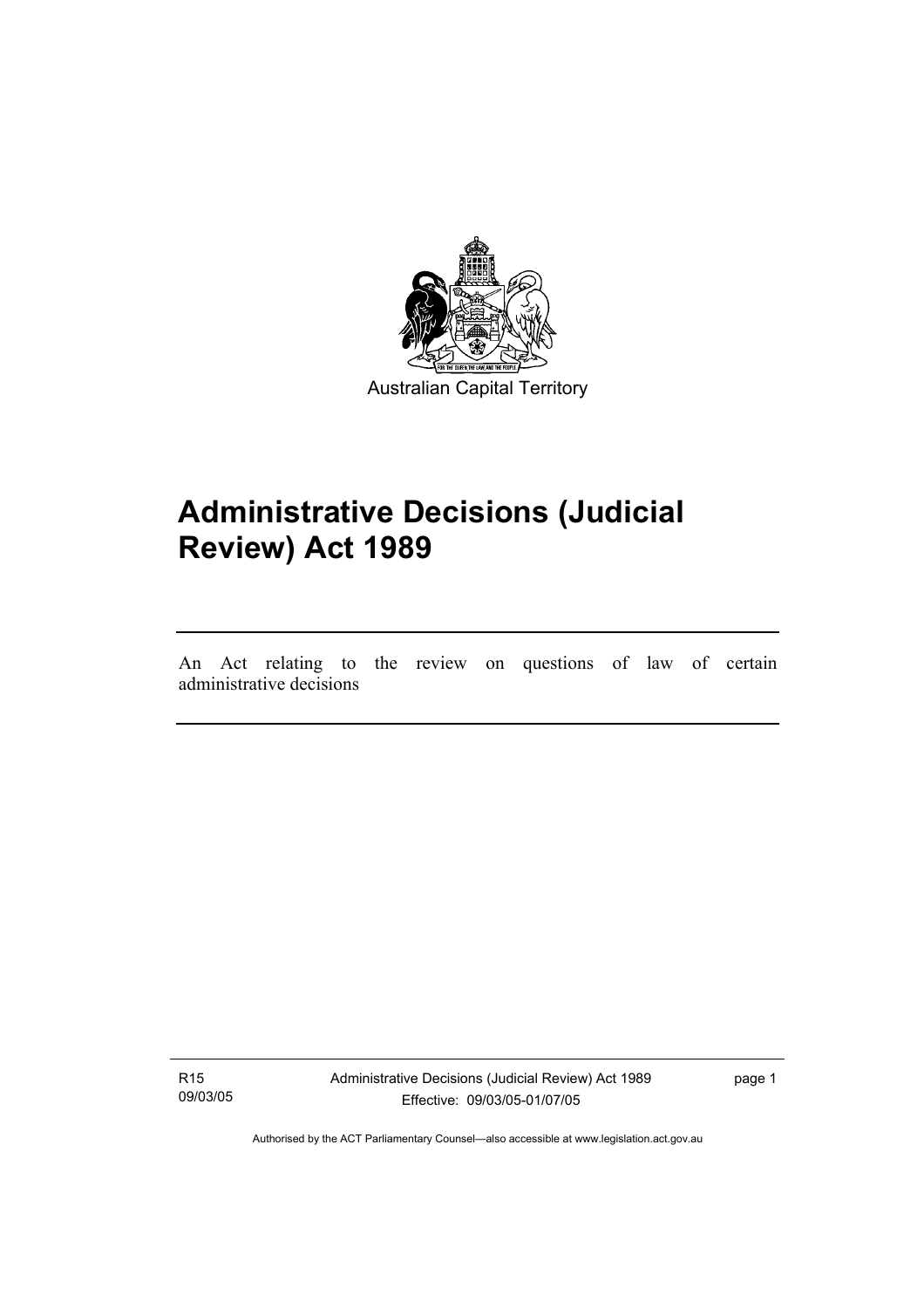# **1 Name of Act**

This Act is the *Administrative Decisions (Judicial Review) Act 1989*.

## **3 Interpretation**

(1) In this Act:

*decision to which this Act applies* means a decision of an administrative character made, proposed to be made or required to be made (whether in the exercise of a discretion or not) under an enactment, other than a decision specified in schedule 1.

*duty* includes a duty imposed on a person in his or her capacity as a public employee.

*enactment* means—

- (a) an Act, or a subordinate law (including part of an Act or of such a law); or
- (b) the *Australian Capital Territory (Planning and Land Management) Act 1988* (Cwlth), part 10, division 5; or
- (c) the *Canberra Water Supply (Googong Dam) Act 1974* (Cwlth).

*failure*, in relation to the making of a decision, includes a refusal to make the decision.

*judge* means a judge of the Supreme Court.

*order of review*, in relation to a decision, in relation to conduct engaged in for the purpose of making a decision or in relation to a failure to make a decision, means an order on an application made under section 5, section 6 or section 7 in respect of the decision, conduct or failure.

*Note 1* A definition applies except so far as the contrary intention appears (see *Legislation Act 2001*, s 155).

| page 2 | Administrative Decisions (Judicial Review) Act 1989 | R <sub>15</sub> |
|--------|-----------------------------------------------------|-----------------|
|        | Effective: 09/03/05-01/07/05                        | 09/03/05        |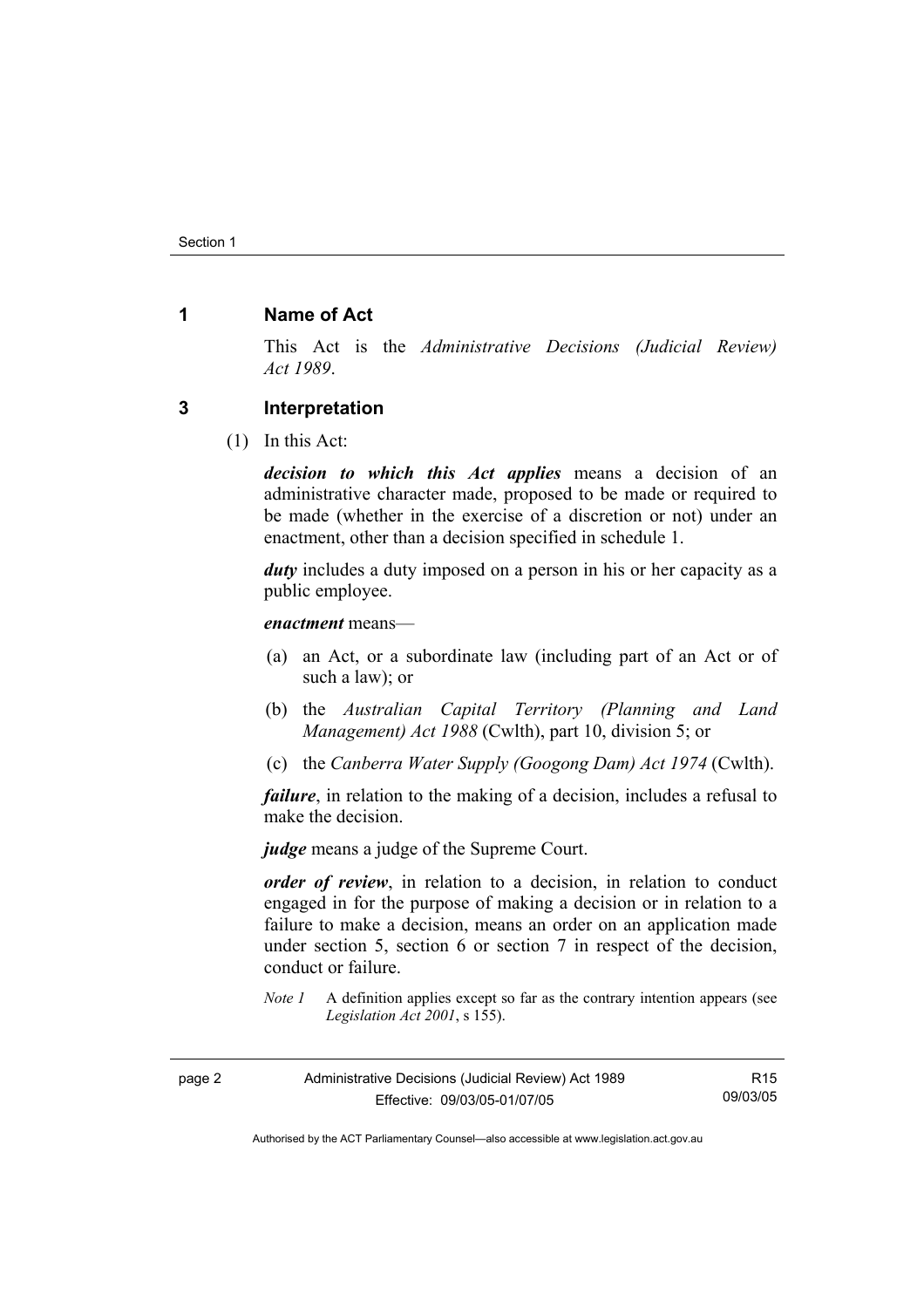- *Note 2* A reference to an Act includes a reference to the statutory instruments made or in force under the Act, including regulations (see *Legislation Act 2001*, s 104).
- (2) In this Act, a reference to the *making* of a decision includes a reference to—
	- (a) making, suspending, revoking or refusing to make an order, award or determination; or
	- (b) providing, suspending, revoking or refusing to provide a certificate, direction, approval, consent or permission; or
	- (c) issuing, suspending, revoking or refusing to issue a licence, authority or other instrument; or
	- (d) imposing a condition or restriction; or
	- (e) making a declaration, demand or requirement; or
	- (f) retaining, or refusing to deliver up, an article; or
	- (g) doing or refusing to do any other act or thing;

and a reference to a *failure to make* a decision shall be construed accordingly.

- (3) Where provision is made by an enactment for the making of a report or recommendation before a decision is made in the exercise of a power under that enactment or under another law, the making of such a report or recommendation shall be taken, for the purposes of this Act, to be the making of a decision.
- (4) In this Act—
	- (a) a reference to a person aggrieved by a decision includes a reference—
		- (i) to a person whose interests are adversely affected by the decision; and
		- (ii) in the case of a decision by way of the making of a report or recommendation—to a person whose interests would

| R <sub>15</sub> | Administrative Decisions (Judicial Review) Act 1989 | page 3 |
|-----------------|-----------------------------------------------------|--------|
| 09/03/05        | Effective: 09/03/05-01/07/05                        |        |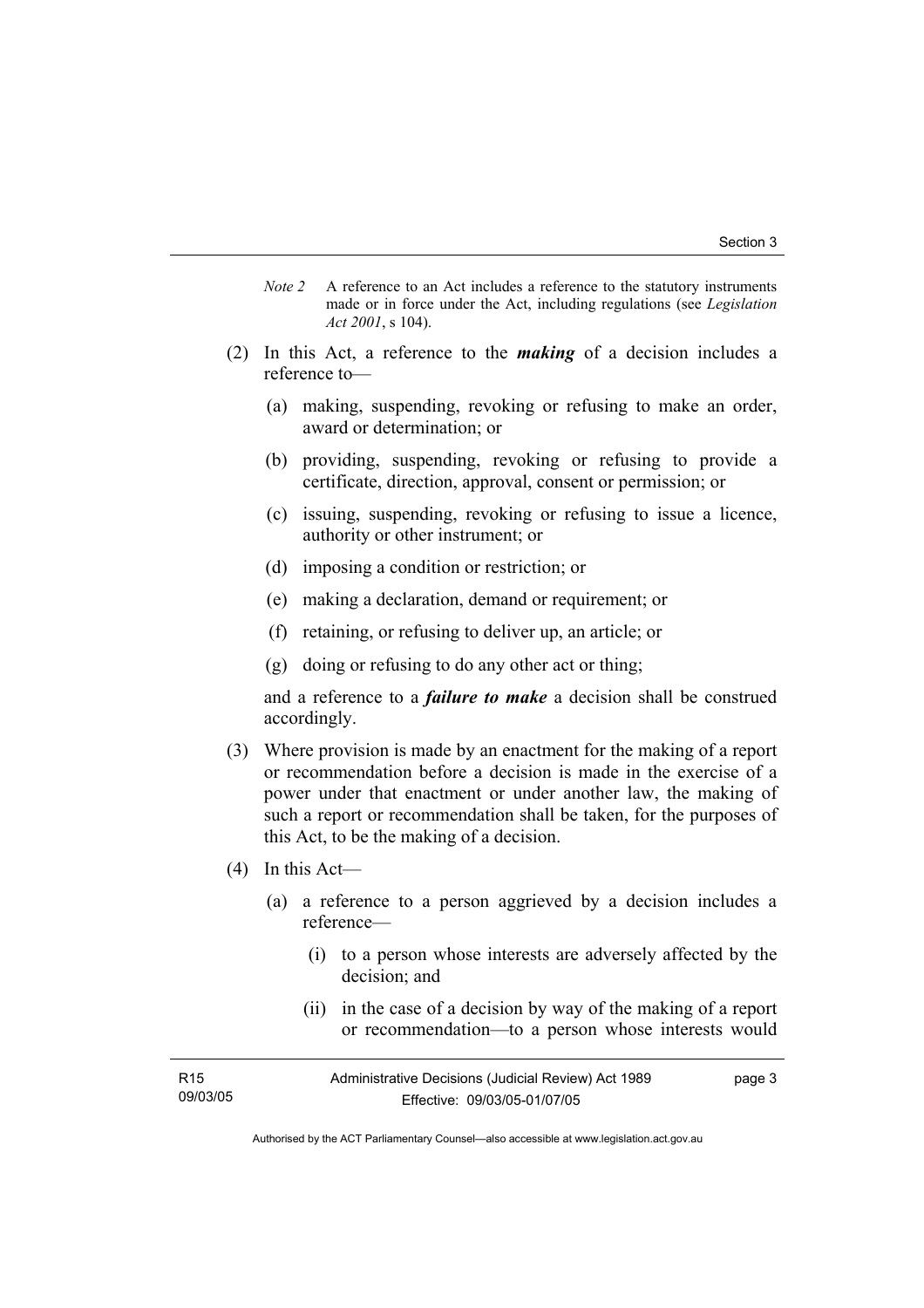be adversely affected if a decision were, or were not, made in accordance with the report or recommendation; and

- (b) a reference to a person aggrieved by conduct that has been, is being, or is proposed to be engaged in for the purpose of making a decision, or by a failure to make a decision, includes a reference to a person whose interests are, or would be, adversely affected by the conduct or failure; and
- (c) a reference to conduct engaged in for the purpose of making a decision includes a reference to the doing of any act or thing preparatory to the making of the decision, including the taking of evidence or the holding of an inquiry or investigation.
- (5) For the purposes of a schedule—
	- (a) a decision made, proposed to be made or required to be made by a person acting as the delegate of another person, or by a person otherwise lawfully authorised to act on behalf of another person, shall be taken to be a decision by that other person; and
	- (b) a decision made, proposed to be made or required to be made by a person for the time being acting in, or performing any of the duties of, an office or appointment shall be taken to be a decision by the holder of that office or appointment.
- (6) Where a person has nominated an address in Australia at which documents may be served on the person, a document or statement that is required by this Act to be given to the person may be sent to that address.

# **4 Act to operate notwithstanding anything in existing laws**

This Act has effect notwithstanding anything contained in any enactment in force at the commencement of this Act.

R15 09/03/05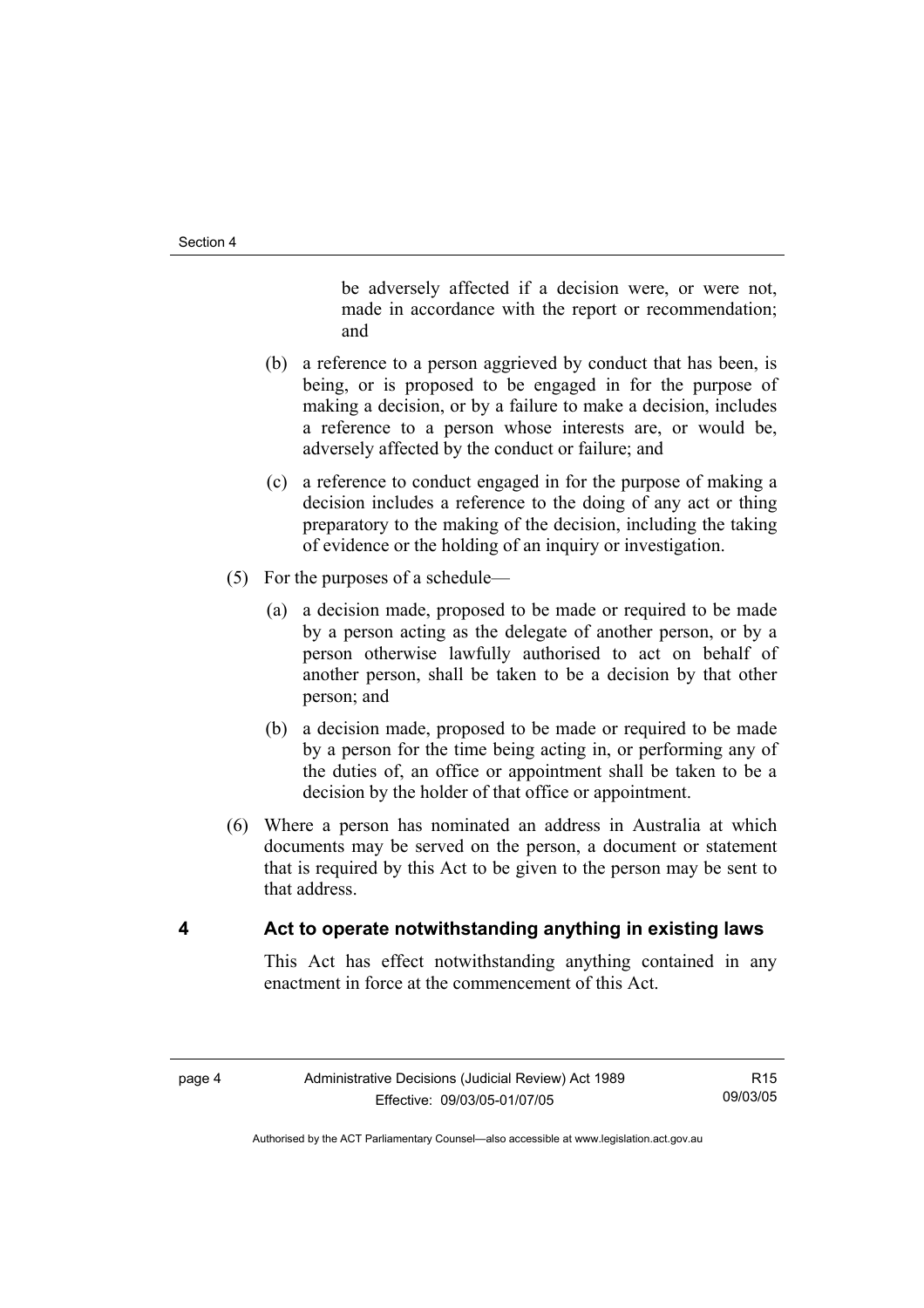# **5 Applications for review of decisions**

 (1) A person who is aggrieved by a decision to which this Act applies that is made after the commencement of this Act may apply to the Supreme Court for an order of review in respect of the decision on any 1 or more of the following grounds:

- (a) that a breach of the rules of natural justice occurred in connection with the making of the decision;
- (b) that procedures that were required by law to be observed in connection with the making of the decision were not observed;
- (c) that the person who purported to make the decision did not have jurisdiction to make the decision;
- (d) that the decision was not authorised by the enactment under which it was purported to be made;
- (e) that the making of the decision was an improper exercise of the power conferred by the enactment under which it was purported to be made;
- (f) that the decision involved an error of law, whether or not the error appears on the record of the decision;
- (g) that the decision was induced or affected by fraud;
- (h) that there was no evidence or other material to justify the making of the decision;
- (i) that the decision was otherwise contrary to law.
- (2) The reference in subsection (1) (e) to an *improper exercise* of a power includes a reference to—
	- (a) taking an irrelevant consideration into account in the exercise of a power; and
	- (b) failing to take a relevant consideration into account in the exercise of a power; and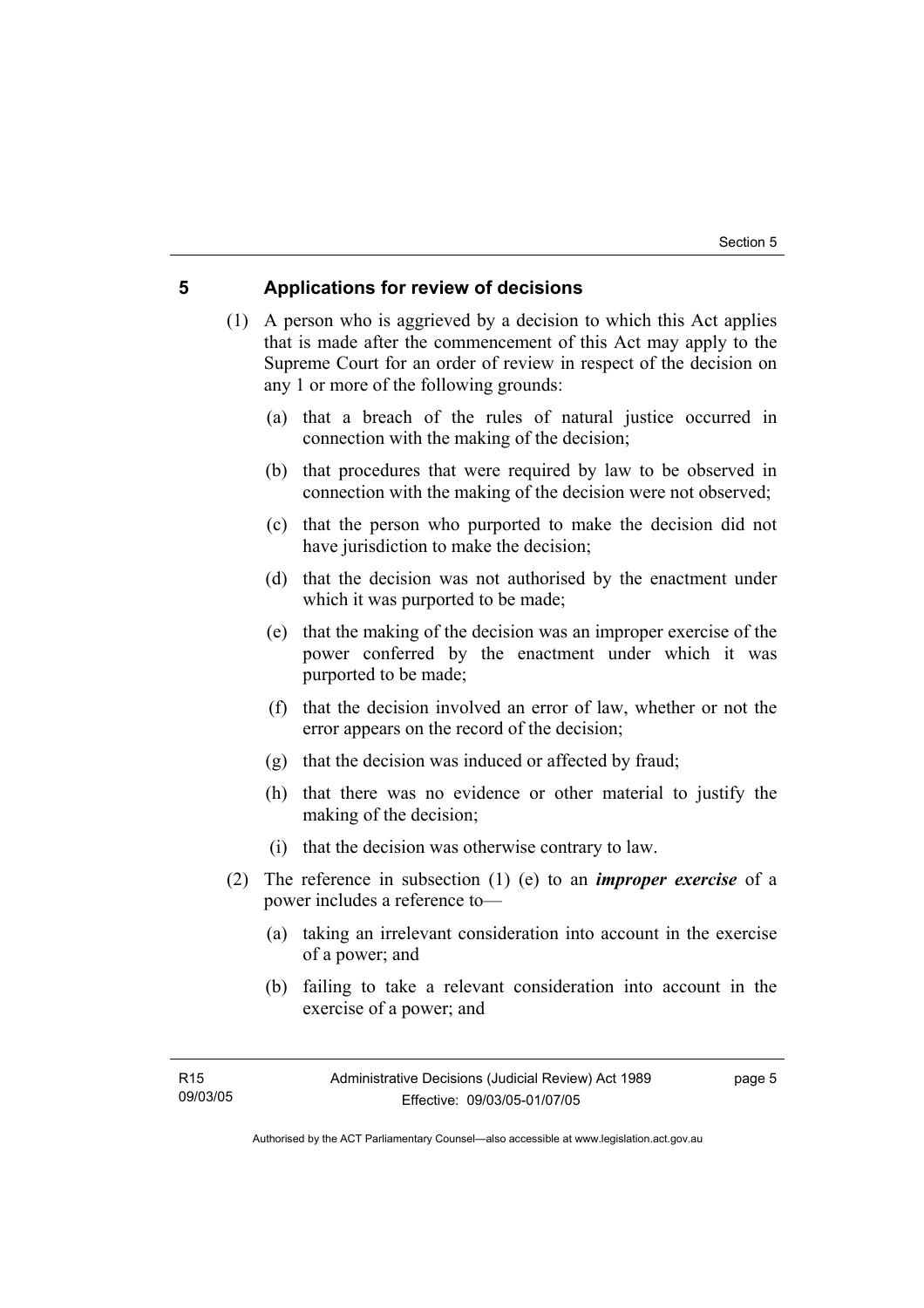- (c) an exercise of a power for a purpose other than a purpose for which the power is conferred; and
- (d) an exercise of a discretionary power in bad faith; and
- (e) an exercise of a personal discretionary power at the direction or behest of another person; and
- (f) an exercise of a discretionary power in accordance with a rule or policy without regard to the merits of the particular case; and
- (g) an exercise of a power that is so unreasonable that no reasonable person could have so exercised the power; and
- (h) an exercise of a power in such a way that the result of the exercise of the power is uncertain; and
- (i) any other exercise of a power in a way that constitutes abuse of the power.
- (3) The ground specified in subsection (1) (h) shall not be taken to be made out unless—
	- (a) the person who made the decision was required by law to reach that decision only if a particular matter was established, and there was no evidence or other material (including facts of which he or she was entitled to take notice) from which he or she could reasonably be satisfied that the matter was established; or
	- (b) the person who made the decision based the decision on the existence of a particular fact, and that fact did not exist.

R15 09/03/05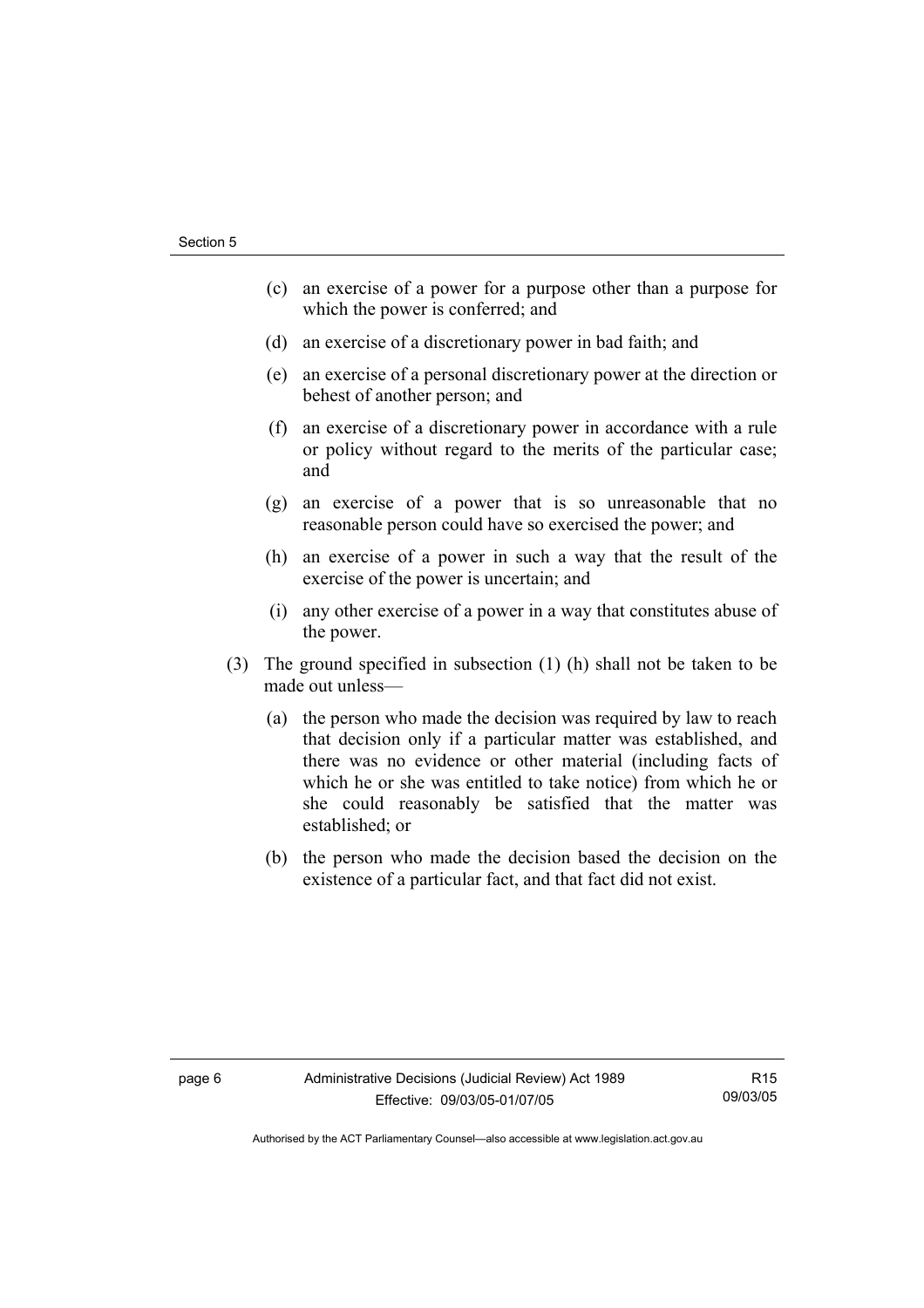# **6 Applications for review of conduct related to making of decisions**

- (1) Where a person has engaged, is engaging, or proposes to engage, in conduct for the purpose of making a decision to which this Act applies, a person who is aggrieved by the conduct may apply to the Supreme Court for an order of review in respect of the conduct on any 1 or more of the following grounds:
	- (a) that a breach of the rules of natural justice has occurred, is occurring, or is likely to occur, in connection with the conduct;
	- (b) that procedures that are required by law to be observed in respect of the conduct have not been, are not being, or are likely not to be, observed;
	- (c) that the person who has engaged, is engaging, or proposes to engage, in the conduct does not have jurisdiction to make the proposed decision;
	- (d) that the enactment under which the decision is proposed to be made does not authorise the making of the proposed decision;
	- (e) that the making of the proposed decision would be an improper exercise of the power conferred by the enactment under which the decision is proposed to be made;
	- (f) that an error of law had been, is being, or is likely to be, committed in the course of the conduct or is likely to be committed in the making of the proposed decision;
	- (g) that fraud has taken place, is taking place, or is likely to take place, in the course of the conduct;
	- (h) that there is no evidence or other material to justify the making of the proposed decision;
	- (i) that the making of the proposed decision would be otherwise contrary to law.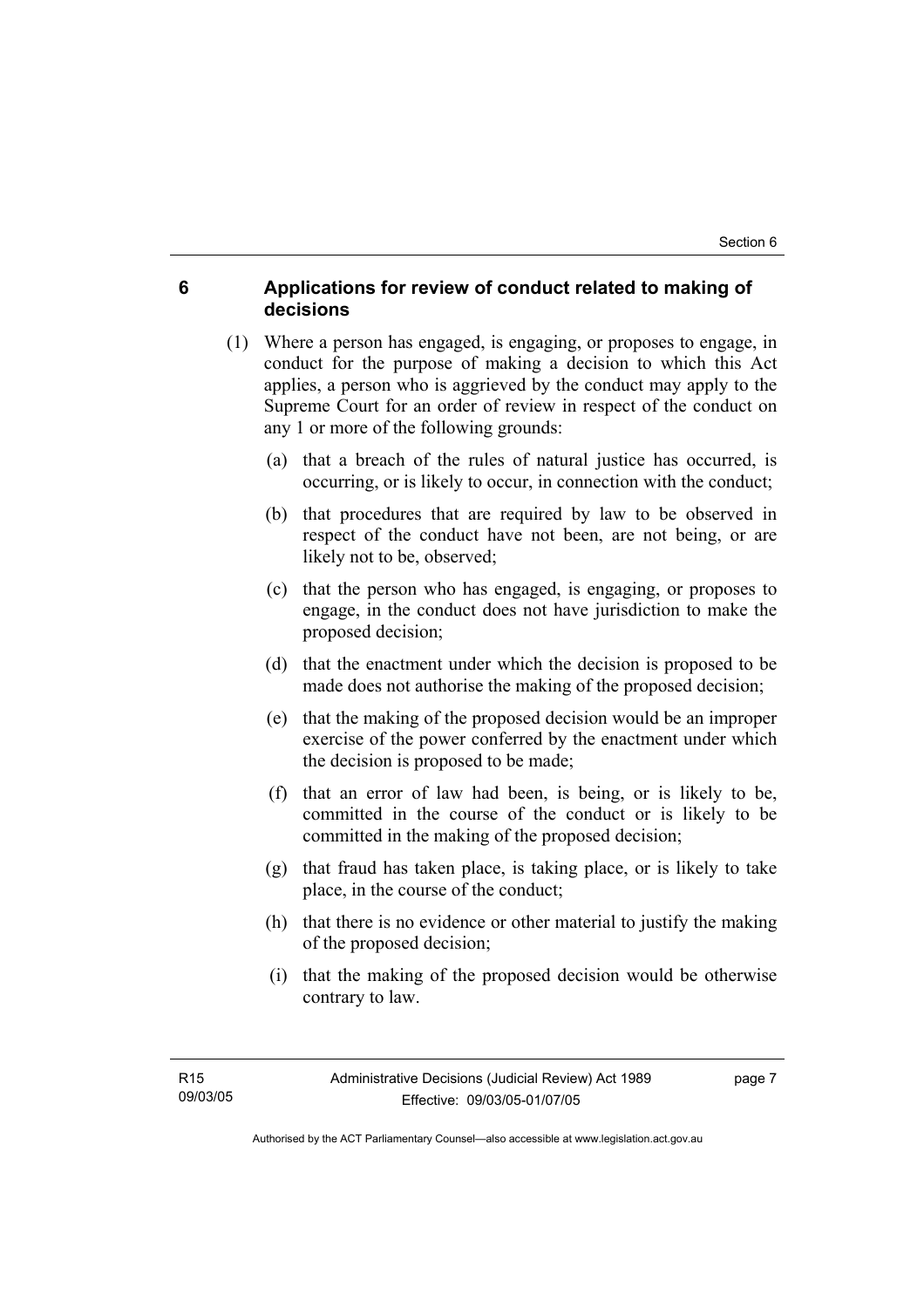- (2) The reference in subsection (1) (e) to an *improper exercise* of a power includes a reference to—
	- (a) taking an irrelevant consideration into account in the exercise of a power; and
	- (b) failing to take a relevant consideration into account in the exercise of a power; and
	- (c) an exercise of a power for a purpose other than a purpose for which the power is conferred; and
	- (d) an exercise of a discretionary power in bad faith; and
	- (e) an exercise of a personal discretionary power at the direction or behest of another person; and
	- (f) an exercise of a discretionary power in accordance with a rule or policy without regard to the merits of the particular case; and
	- (g) an exercise of a power that is so unreasonable that no reasonable person could have so exercised the power; and
	- (h) an exercise of a power in such a way that the result of the exercise of the power is uncertain; and
	- (i) any other exercise of a power in a way that constitutes abuse of the power.
- (3) The ground specified in subsection (1) (h) shall not be taken to be made out unless—
	- (a) the person who proposes to make the decision is required by law to reach that decision only if a particular matter is established, and there is no evidence or other material (including facts of which he or she was entitled to take notice) from which he or she can reasonably be satisfied that the matter is established; or

R15 09/03/05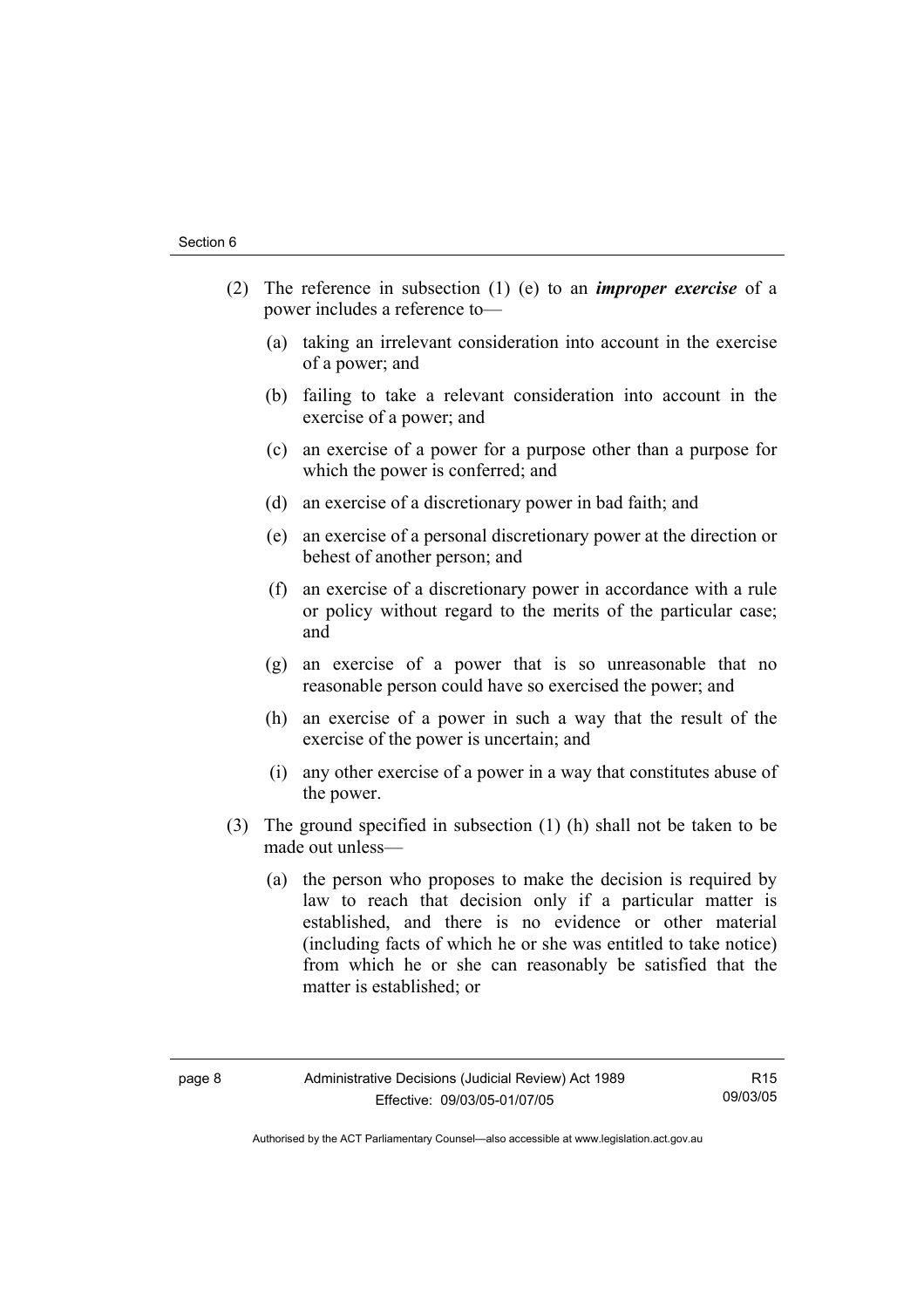(b) the person proposed to make the decision on the basis of the existence of a particular fact, and that fact does not exist.

# **7 Applications in respect of failures to make decisions**

- (1) Where—
	- (a) a person has a duty to make a decision to which this Act applies; and
	- (b) there is no law that prescribes a period within which the person is required to make that decision; and
	- (c) the person has failed to make that decision;

a person who is aggrieved by the failure of the firstmentioned person to make the decision may apply to the Supreme Court for an order of review in respect of the failure to make the decision on the ground that there has been unreasonable delay in making the decision.

- (2) Where—
	- (a) a person has a duty to make a decision to which this Act applies; and
	- (b) a law prescribes a period within which the person is required to make that decision; and
	- (c) the person has failed to make that decision before the end of that period;

a person who is aggrieved by the failure may apply to the Supreme Court for an order of review in respect of the failure to make the decision within that period on the ground that the firstmentioned person has a duty to make the decision notwithstanding that the period has expired.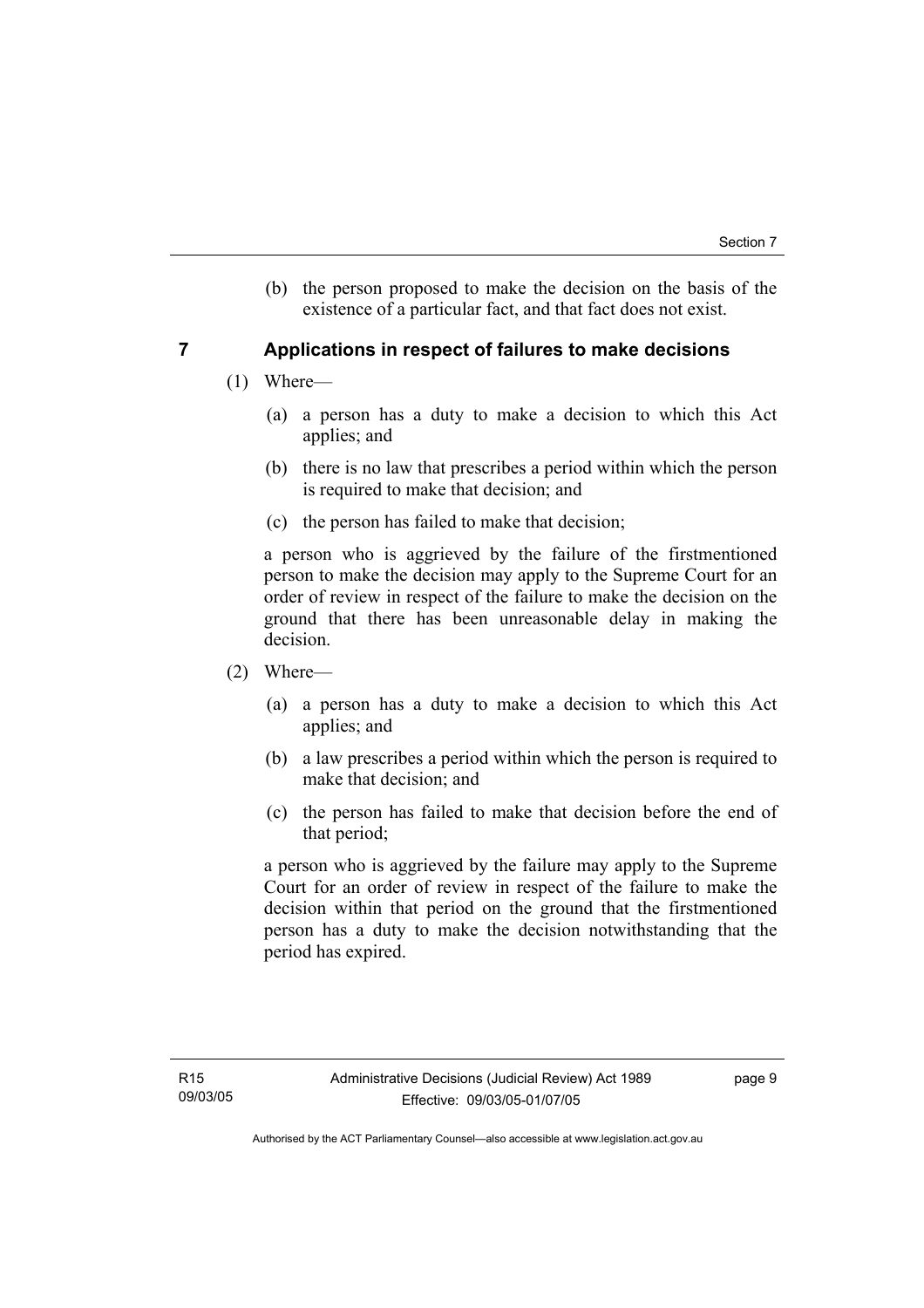# **8 Jurisdiction of Supreme Court**

The Supreme Court has jurisdiction to hear and determine applications made to the Supreme Court under this Act.

### **9 Effect of Act on other rights**

- (1) The rights conferred by sections 5, 6 and 7 on a person to seek a review—
	- (a) are in addition to, and shall not derogate from, the rights of the person to seek a review by other means; and
	- (b) shall be disregarded for the purposes of the *Ombudsman Act 1989*, section 6 (6).
- (2) Notwithstanding subsection (1)—
	- (a) the Supreme Court or any other court may, in a proceeding instituted otherwise than under this Act, refuse to grant an application for review in relation to a matter if an application for review of that matter has been made to the Supreme Court under section 5, 6 or 7; and
	- (b) the Supreme Court may, in its discretion, refuse to grant an application for review of a matter under section 5, 6 or 7 if—
		- (i) the applicant has sought a review by a court including the Supreme Court of the matter otherwise than under this Act; or
		- (ii) adequate provision is made by a law other than this Act under which the applicant is entitled to seek a review of that matter; or
		- (iii) the matter to which the application relates arises under the *Land (Planning and Environment) Act 1991* or the *Heritage Act 2004* and is a matter being reviewed, or for which application has been made for review, under a law other than this Act, whether on the application of the

| page 10 |  |
|---------|--|
|---------|--|

R15 09/03/05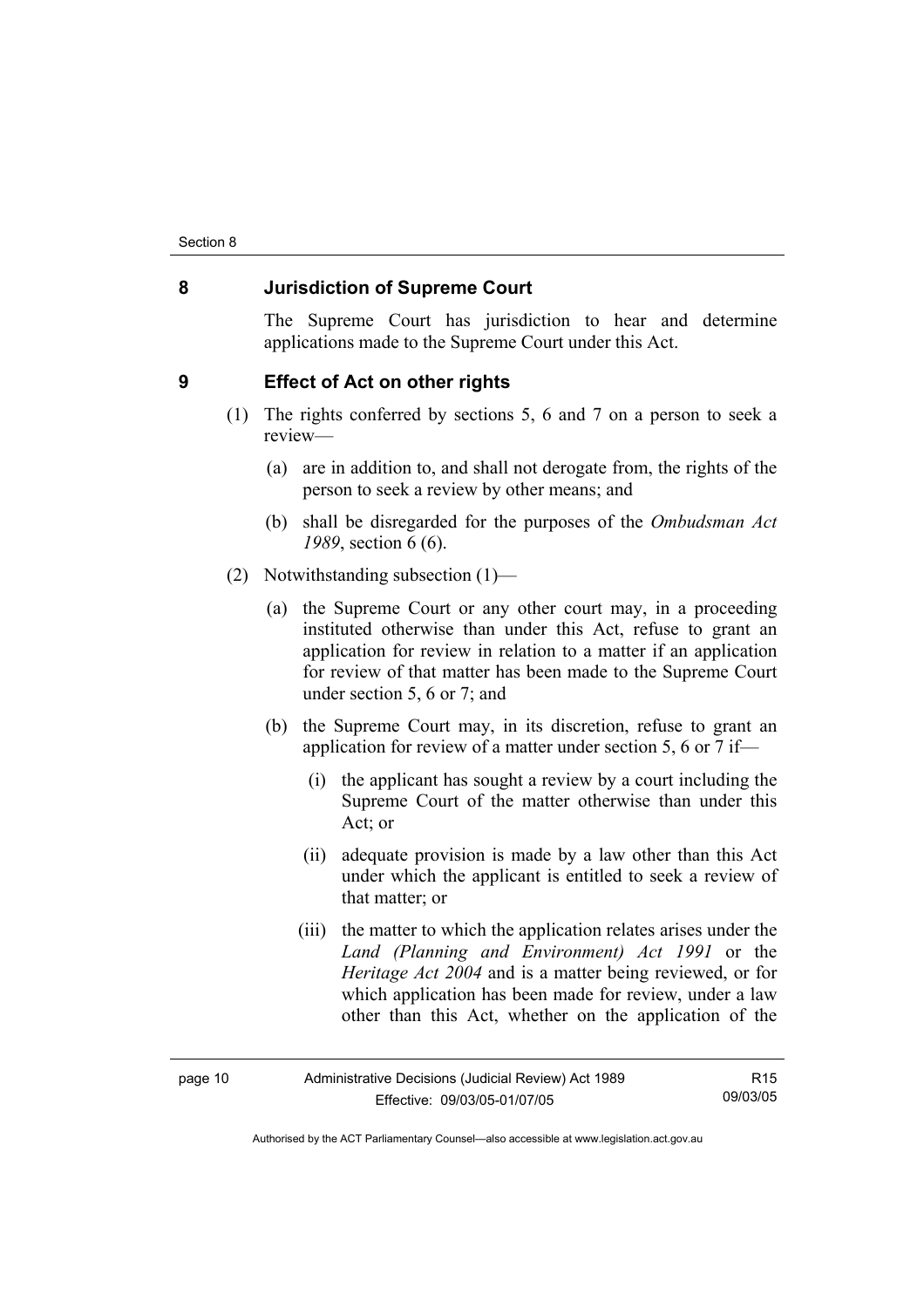person who has made application to the Supreme Court for review of the matter under this Act or any other person.

(3) In this section:

*review* includes a review by way of reconsideration, rehearing, appeal, the grant of an injunction or of a prerogative or statutory writ or the making of a declaratory or other order.

# **10 Manner of making applications**

- (1) An application to the Supreme Court for an order of review—
	- (a) shall set out the grounds of the application; and
	- (b) shall be lodged with the registry of the Supreme Court and, in the case of an application in relation to a decision the terms of which were recorded in writing and set out in a document that was provided to the applicant, including such a decision that a person purported to make after the end of the period within which it was required to be made, shall be so lodged within the application period or within such further time as the Supreme Court (whether before or after the end of the application period) allows.
- (2) The application period for the purposes of subsection (1) (b) is the period commencing on the day on which the decision is made and ending on the 28th day after—
	- (a) if the decision sets out the findings on material questions of fact, refers to the evidence or other material on which those findings were based and gives the reasons for the decision the day on which a document setting out the terms of the decision is provided to the applicant; or
	- (b) in any other case—
		- (i) if a statement in writing setting out those findings, referring to that evidence or other material and giving

| R <sub>15</sub> | Administrative Decisions (Judicial Review) Act 1989 | page 11 |
|-----------------|-----------------------------------------------------|---------|
| 09/03/05        | Effective: 09/03/05-01/07/05                        |         |
|                 |                                                     |         |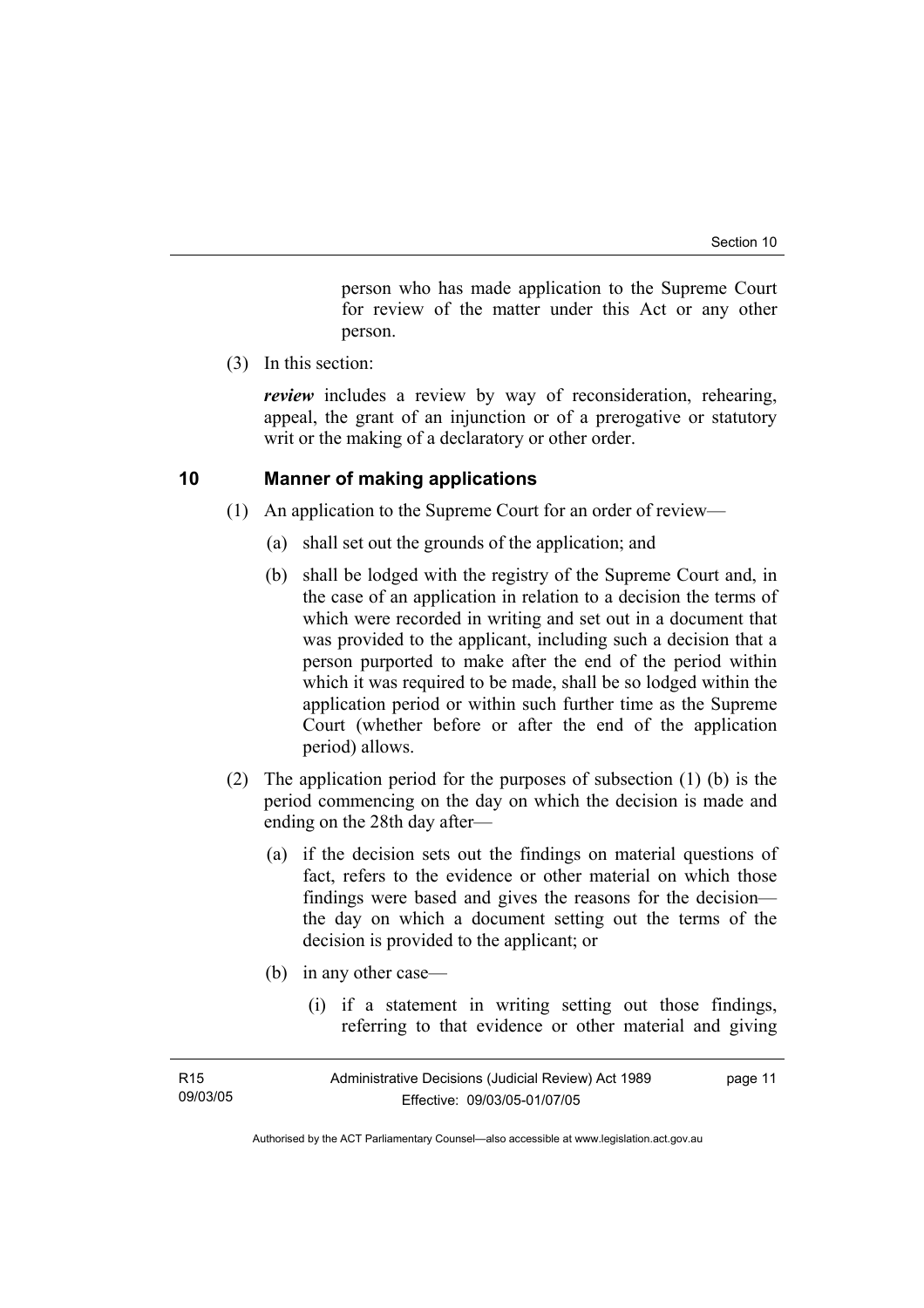those reasons is provided to the applicant otherwise than under section 13 (1) not later than the 28th day after the day on which a document setting out the terms of the decision is provided to the applicant—the day on which the statement is so provided; or

- (ii) if the applicant, in accordance with section 13 (1), requests the person who made the decision to provide a statement as mentioned in that subsection—the day on which the statement is provided, the applicant is notified in accordance with section 13 (3) that the applicant was not entitled to make the request, the Supreme Court makes an order under section 13 (5) declaring that the applicant was not entitled to make the request or the applicant is notified in accordance with section 14 (3) or 15 (4) that the statement will not be provided; or
- (iii) in any other case—the day on which a document setting out the terms of the decision is provided to the applicant.

### (3) Where—

- (a) no period is prescribed for the making of applications for orders of review in relation to a particular decision; or
- (b) no period is prescribed for the making of an application by a particular person for an order of review in relation to a particular decision;

the Supreme Court may refuse to entertain an application for an order of review in relation to the decision, or refuse to entertain an application by the person, as the case may be, if the Supreme Court is of the opinion that the application was not made within a reasonable time after the decision was made.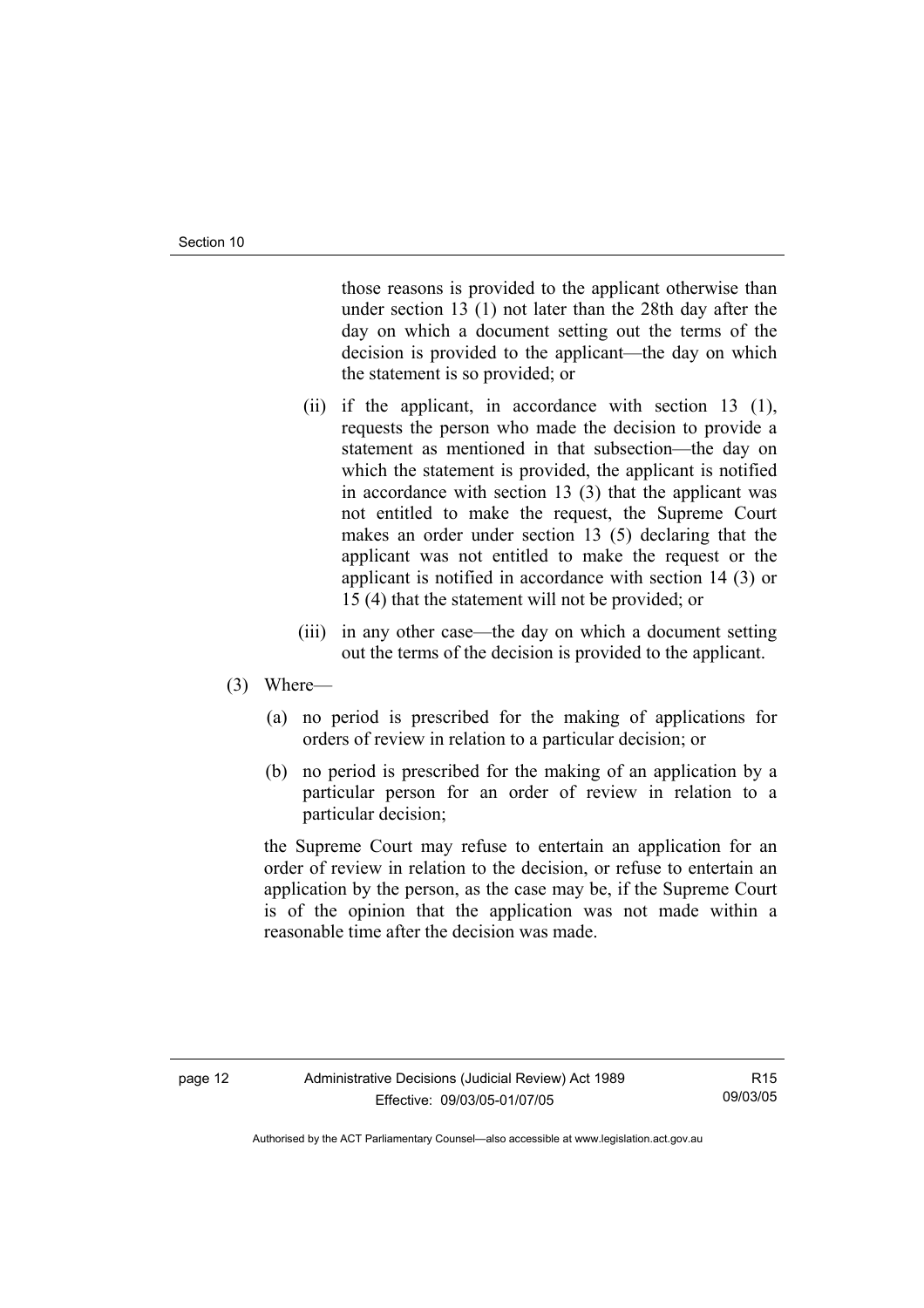- (4) In forming an opinion for the purposes of subsection (3), the Supreme Court shall have regard to—
	- (a) the time when the applicant became aware of the making of the decision; and
	- (b) if subsection (3) (b) applies—any period prescribed for the making by another person of an application for an order of review in relation to the decision; and
	- (c) such other matters as it considers relevant.
- (5) The applicant for an order of review is not limited to the grounds set out in the application but, if he or she wishes to rely on a ground not so set out, the Supreme Court may direct that the application be amended to specify that ground.

# **11 Amendment of documents**

The Supreme Court may, on such terms as it thinks fit, permit a document lodged with the registry of the Supreme Court in connection with an application under this Act to be amended and may, if it thinks fit, direct such a document to be amended in a manner specified by the Supreme Court.

# **12 Application to be made a party to a proceeding**

- (1) A person interested in a decision, conduct or failure in relation to which an application has been made to the Supreme Court under this Act may apply to the Supreme Court to be made a party to the application.
- (2) The Supreme Court may, in its discretion—
	- (a) grant the application either unconditionally or subject to such conditions as it thinks fit; or
	- (b) refuse the application.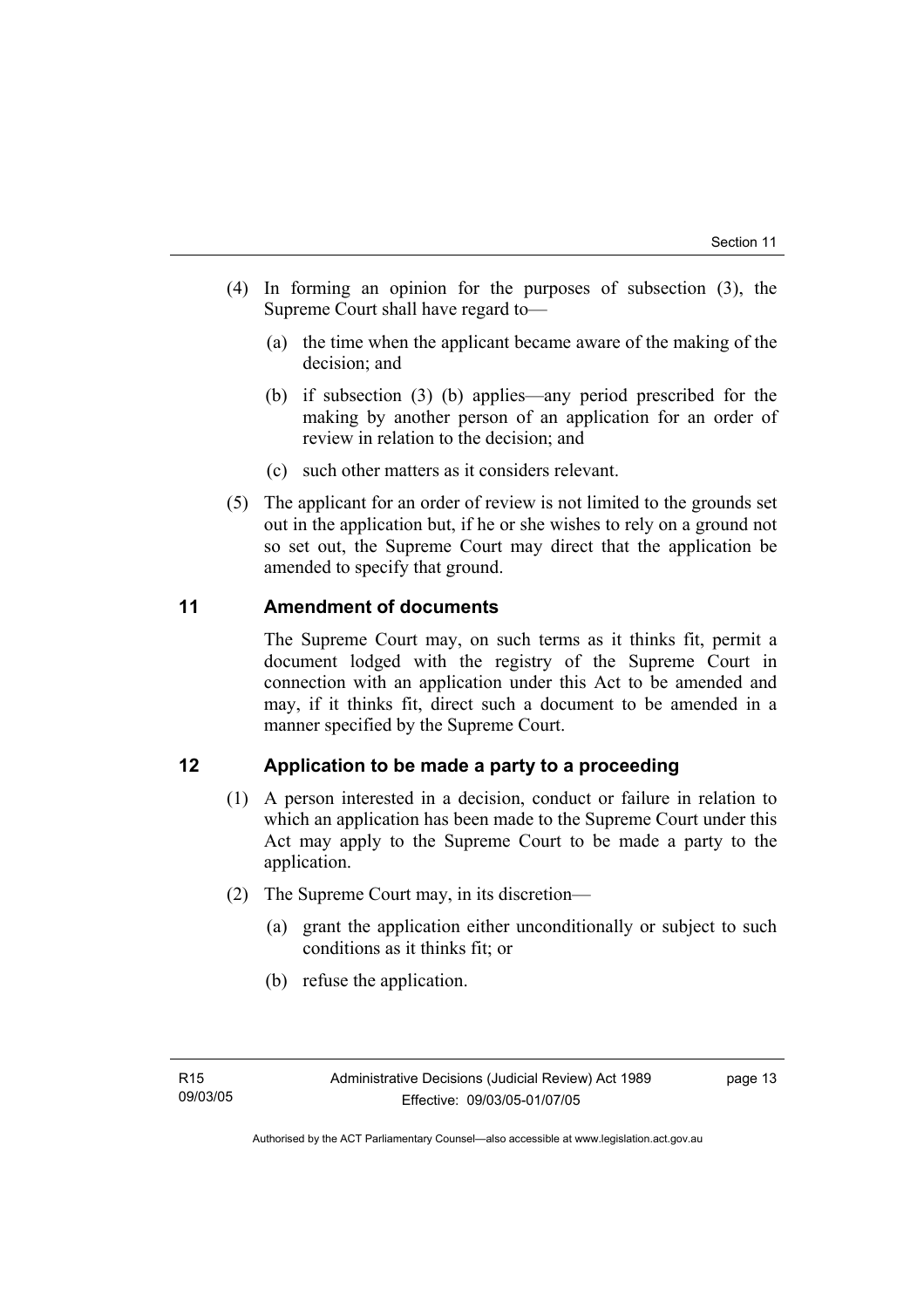# **13 Reasons for decision may be obtained**

- (1) Where a person makes a decision to which this section applies, any person who is entitled to make an application to the Supreme Court under section 5 in relation to the decision may, by notice in writing given to the person who made the decision, request the person to provide a statement in writing setting out the findings on material questions of fact, referring to the evidence or other material on which those findings were based and giving the reasons for the decision.
- (2) Where such a request is made, the person who made the decision shall, subject to this section, as soon as practicable and in any event within 28 days after receiving the request, prepare the statement and give it to the person who made the request.
- (3) Where a person to whom such a request is made is of the opinion that the applicant was not entitled to make the request, the firstmentioned person may, within 28 days after receiving the request—
	- (a) provide to the applicant a notice in writing stating that opinion; or
	- (b) apply to the Supreme Court under subsection (5) for an order declaring that applicant was not entitled to make the request.
- (4) Where a person provides a notice under subsection (3), or applies to the Supreme Court under subsection (5), with respect to a request, the person is not required to comply with the request unless—
	- (a) the Supreme Court, on an application under subsection (5), declares that the applicant was entitled to make the request; or
	- (b) the person has applied to the Supreme Court under subsection (5) for an order declaring that the applicant was not entitled to make the request and the Supreme Court refuses that application;

R15 09/03/05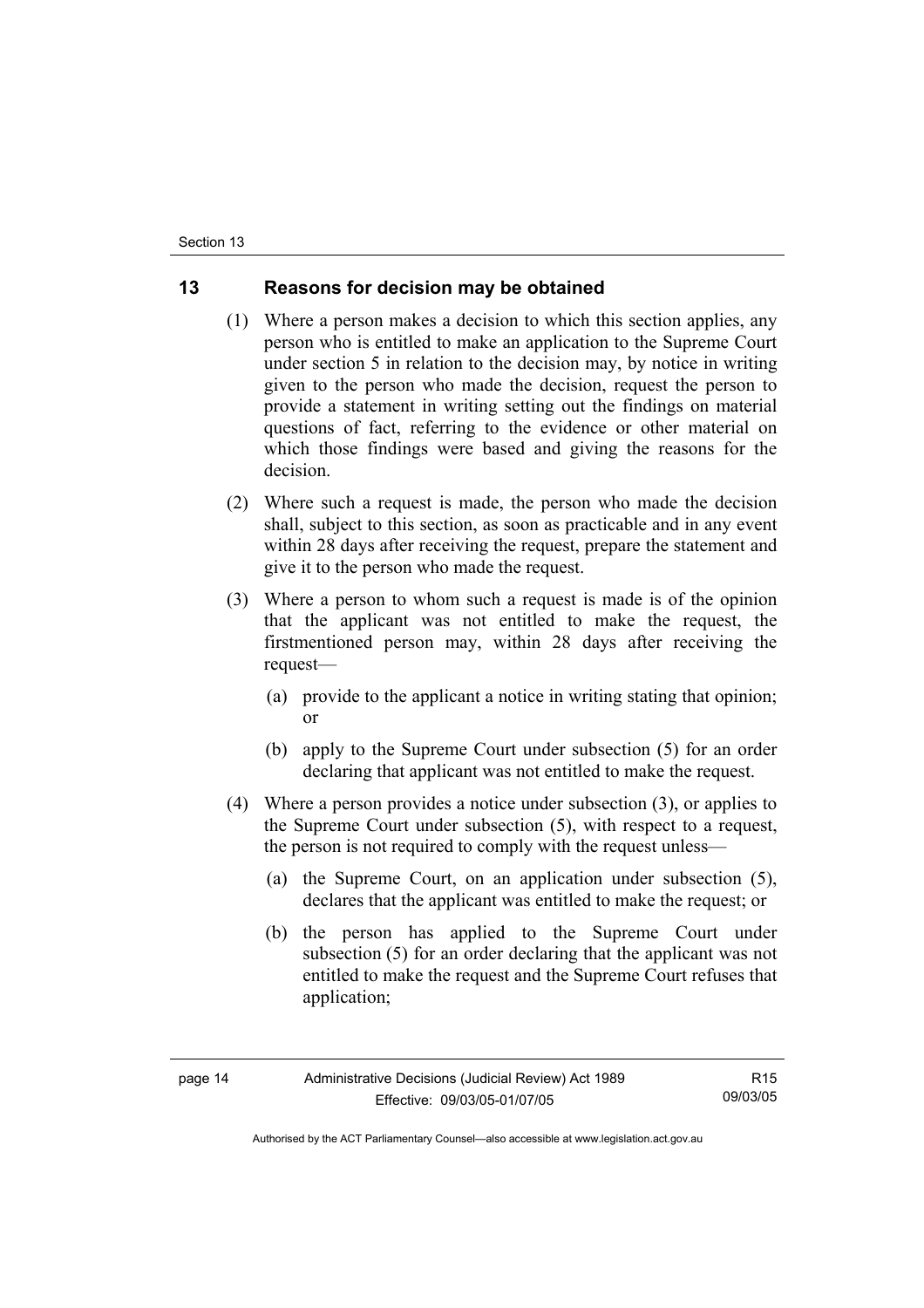and, in either of those cases, the person shall prepare the statement to which the request relates and provide it to the person who made the request within 28 days after the decision of the Supreme Court.

- (5) The Supreme Court may, on the application of—
	- (a) a person to whom a request is made under subsection (1); or
	- (b) a person who has received a notice under subsection (3);

make an order declaring that the person who made the request concerned was, or was not, entitled to make the request.

- (6) A person to whom a request for a statement in relation to a decision is made under subsection (1) may refuse to prepare and provide the statement if—
	- (a) in the case of a decision the terms of which were recorded in writing and set out in a document that was provided to the applicant—the request was not made on or before the 28th day after the day on which that document was so provided; or
	- (b) in any other case—the request was not made within a reasonable time after the decision was made;

and in any such case the person to whom the request was made shall provide to the applicant, within 14 days after receiving the request, a notice in writing stating that the statement will not be provided and giving the reason why the statement will not be so provided.

- (7) For the purposes of subsection (6) (b), a request for a statement in relation to a decision shall be taken to have been made within a reasonable time after the decision was made if the Supreme Court, on application by the applicant, declares that the request was made within a reasonable time.
- (8) If the Supreme Court, upon application for an order under this subsection made by a person to whom a statement has been provided following a request under subsection (1), considers that the statement does not contain adequate particulars of findings on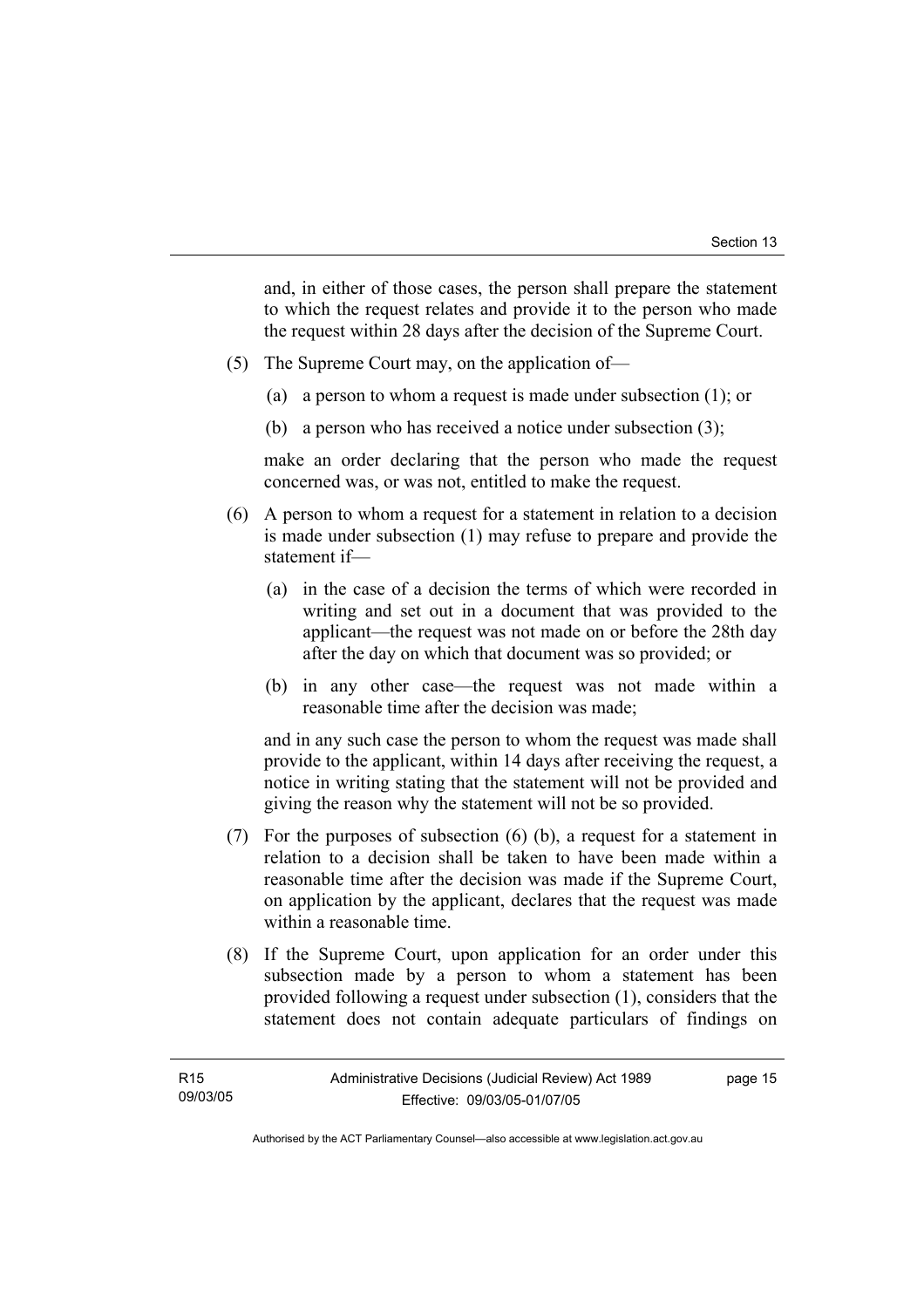material questions of fact, an adequate reference to the evidence or other material on which those findings were based or adequate particulars of the reasons for the decision, the Supreme Court may order the person who provided the statement to provide to the person who made the request, within such time as is specified in the order, an additional statement containing further and better particulars in relation to matters specified in the order with respect to those findings, that evidence or other material or those reasons.

- (9) The regulations may declare decisions not to be decisions to which this section applies.
- (10) Regulations made under subsection (9) may specify decisions in any way, whether by reference to the nature or subject matter of the decisions, by reference to the enactment or provision of an enactment under which they are made, by reference to the holder of the office by whom they are made, or otherwise.
- (11) A regulation made under subsection (9) applies only in relation to decisions made after the regulation takes effect.
- (12) In this section:

*decision to which this section applies* means a decision to which this Act applies, other than—

- (a) a decision to which the *Administrative Appeals Tribunal Act 1989*, section 26 applies; or
- (b) a decision that includes, or is accompanied by, a statement setting out findings of facts, a reference to the evidence or other material on which those findings were based and the reasons for the decision; or
- (c) a decision to which schedule 2 applies.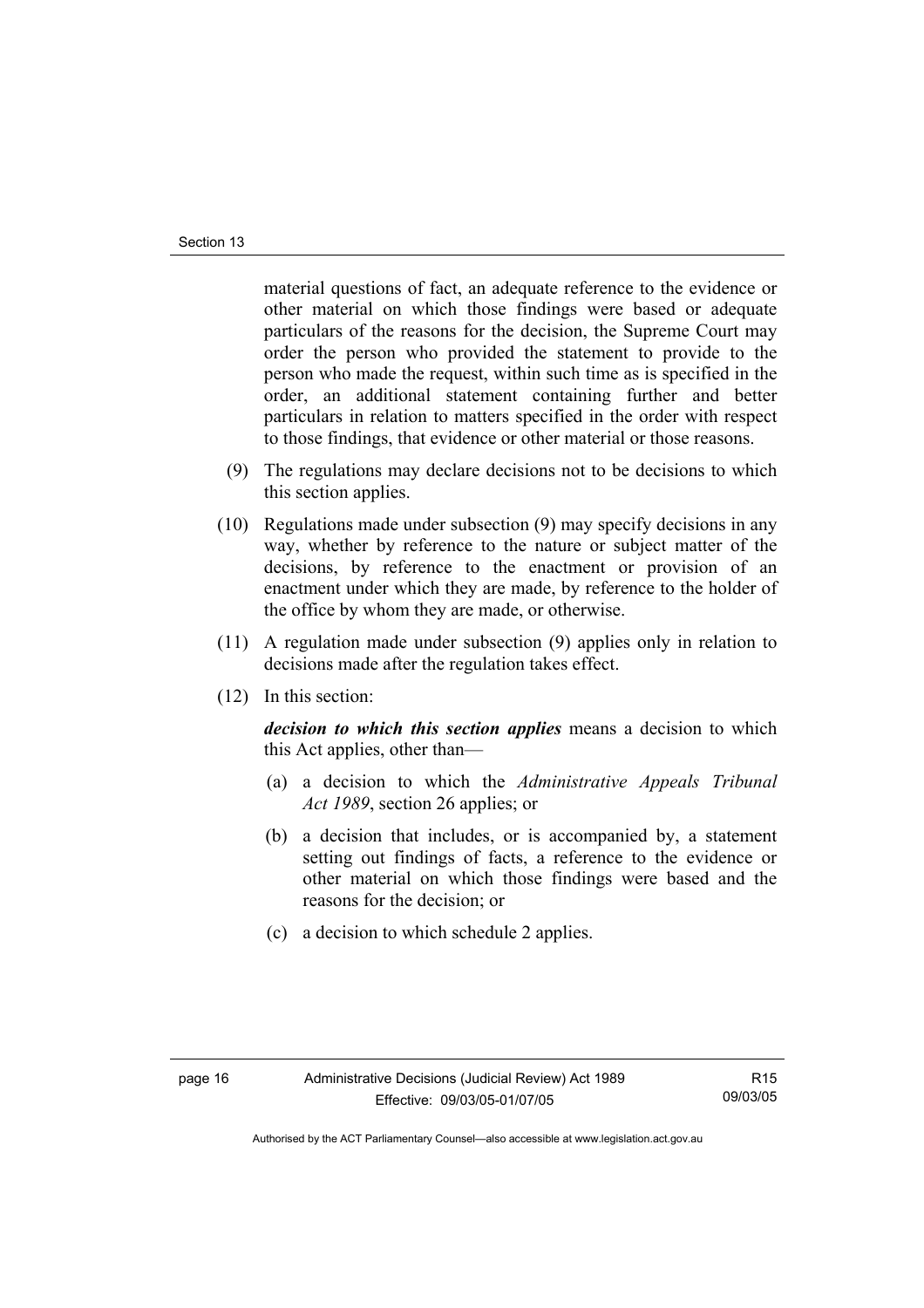# **14 Certain information not required to be disclosed**

- (1) This section applies in relation to any information to which a request made to a person under section 13 (1) relates, being information that—
	- (a) relates to the personal affairs or business affairs of a person other than the person making the request; and
	- (b) is information—
		- (i) that was supplied in confidence; or
		- (ii) the publication of which would reveal a trade secret; or
		- (iii) that was provided in compliance with a duty imposed by an enactment; or
		- (iv) the providing of which in accordance with the request would be in contravention of an enactment, being an enactment that expressly imposes on the person to whom the request is made a duty not to divulge or communicate to any person, or to persons other than particular persons, or except in prescribed circumstances, information of that kind.
- (2) Where a person has been requested under section 13 (1) to provide a statement to another person—
	- (a) the firstmentioned person is not required to include in the statement any information in relation to which this section applies; and
	- (b) where the statement would be false or misleading if it did not include information of that kind—the firstmentioned person is not required to provide the statement.
- (3) Where, under subsection (2), information is not included in a statement provided by a person or a statement is not provided by a person, the person shall provide a notice in writing to the person who requested the statement—

| R <sub>15</sub> | Administrative Decisions (Judicial Review) Act 1989 | page 17 |
|-----------------|-----------------------------------------------------|---------|
| 09/03/05        | Effective: 09/03/05-01/07/05                        |         |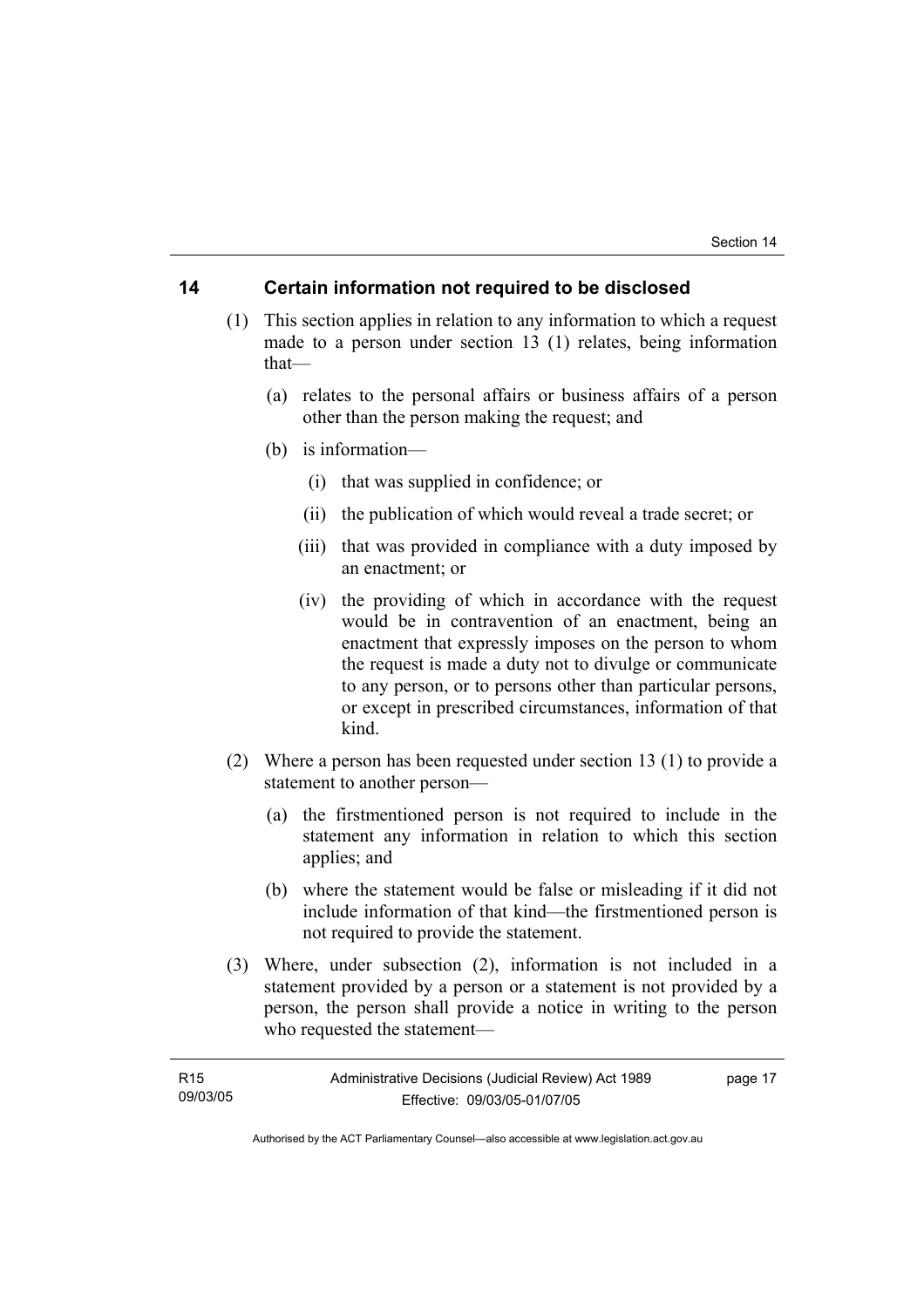- (a) if information is not included in a statement—stating that the information is not so included and giving the reason for not including the information; or
- (b) if a statement is not provided—stating that the statement will not be provided and giving the reason for not providing the statement.
- (4) Nothing in this section affects the power of the Supreme Court to make an order for the discovery of documents or to require the giving of evidence or the production of documents to the Supreme Court.

# **15 Certification concerning the disclosure of information**

- (1) If the Minister certifies in writing that the disclosure of information concerning a specified matter would be contrary to the public interest—
	- (a) because it would involve the disclosure of deliberations or decisions of the Executive or of a committee of the Executive; or
	- (b) for any other reason specified in the certificate that could form the basis for a claim by the Crown in right of the Territory in a judicial proceeding that the information should not be disclosed;

subsections  $(3)$ ,  $(4)$  and  $(5)$  have effect.

- (2) If the Commonwealth Attorney-General certifies in writing that the disclosure of information concerning a specified matter would be contrary to the public interest—
	- (a) because it would prejudice the security, defence or international relations of the Commonwealth; or
	- (b) because it would involve the disclosure of deliberations or decisions of the Commonwealth Cabinet or of a committee of the Cabinet; or

| page 18 | Administrative Decisions (Judicial Review) Act 1989 | R <sub>15</sub> |
|---------|-----------------------------------------------------|-----------------|
|         | Effective: 09/03/05-01/07/05                        | 09/03/05        |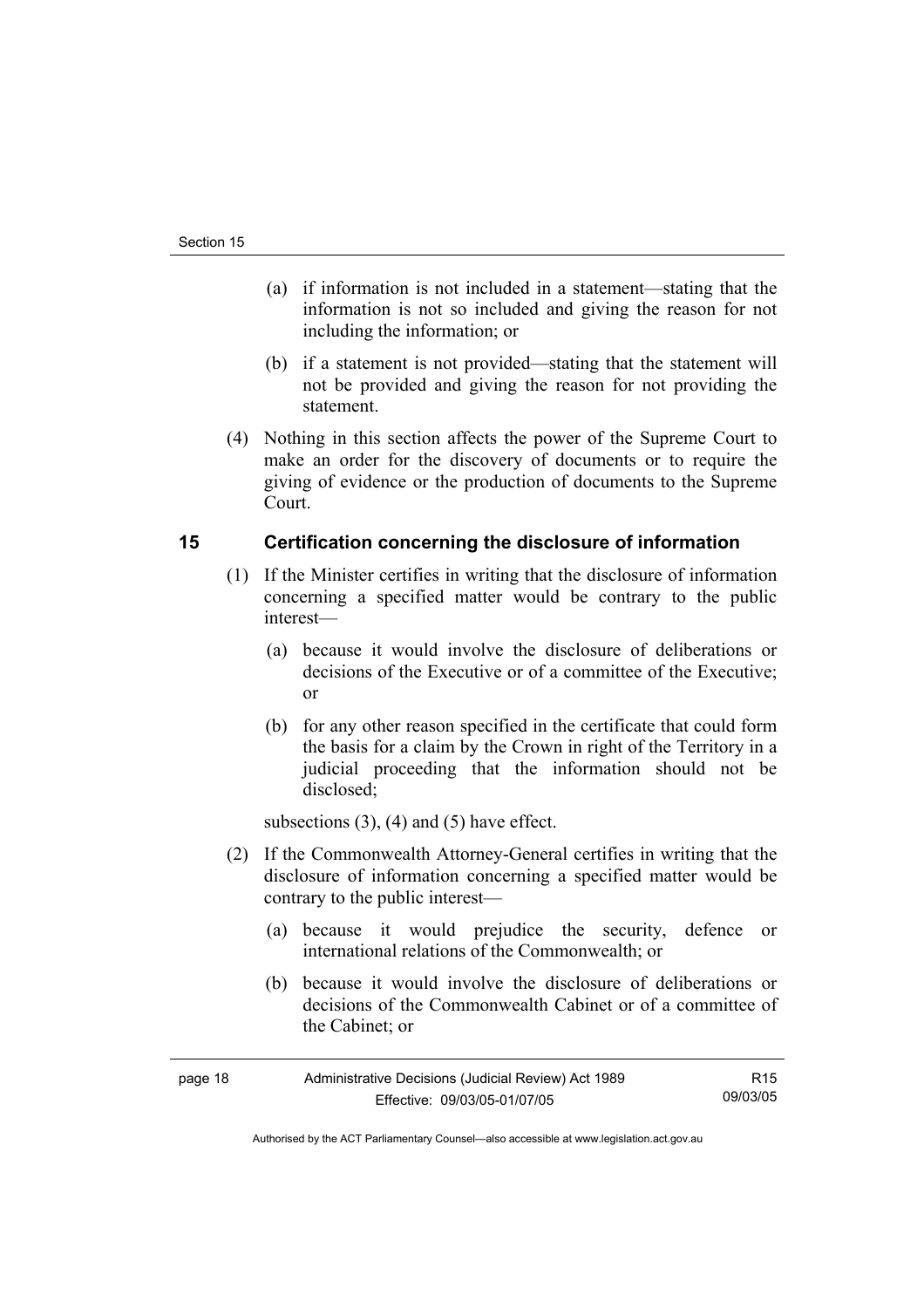(c) for any other reason specified in the certificate that could form the basis for a claim by the Crown in right of the Commonwealth in a judicial proceeding that the information should not be disclosed;

subsections  $(3)$ ,  $(4)$  and  $(5)$  have effect.

- (3) Where a person has been requested under section 13 to provide a statement to another person—
	- (a) the firstmentioned person is not required to include in the statement any information in respect of which a certificate has been provided under subsection (1) or (2); and
	- (b) where the statement would be false or misleading if it did not include information of that kind—the firstmentioned person is not required to provide the statement.
- (4) Where, under subsection (3), information is not included in a statement provided by a person or a statement is not provided by a person, the person shall provide a notice in writing to the person who requested the statement—
	- (a) if information is not included in a statement—stating that the information is not so included and giving the reason for not including the information; or
	- (b) if a statement is not provided—stating that the statement will not be provided and giving the reason for not providing the statement.
- (5) Nothing in this section affects the power of the Supreme Court to make an order for the discovery of documents or to require the giving of evidence or the production of documents to the Supreme Court.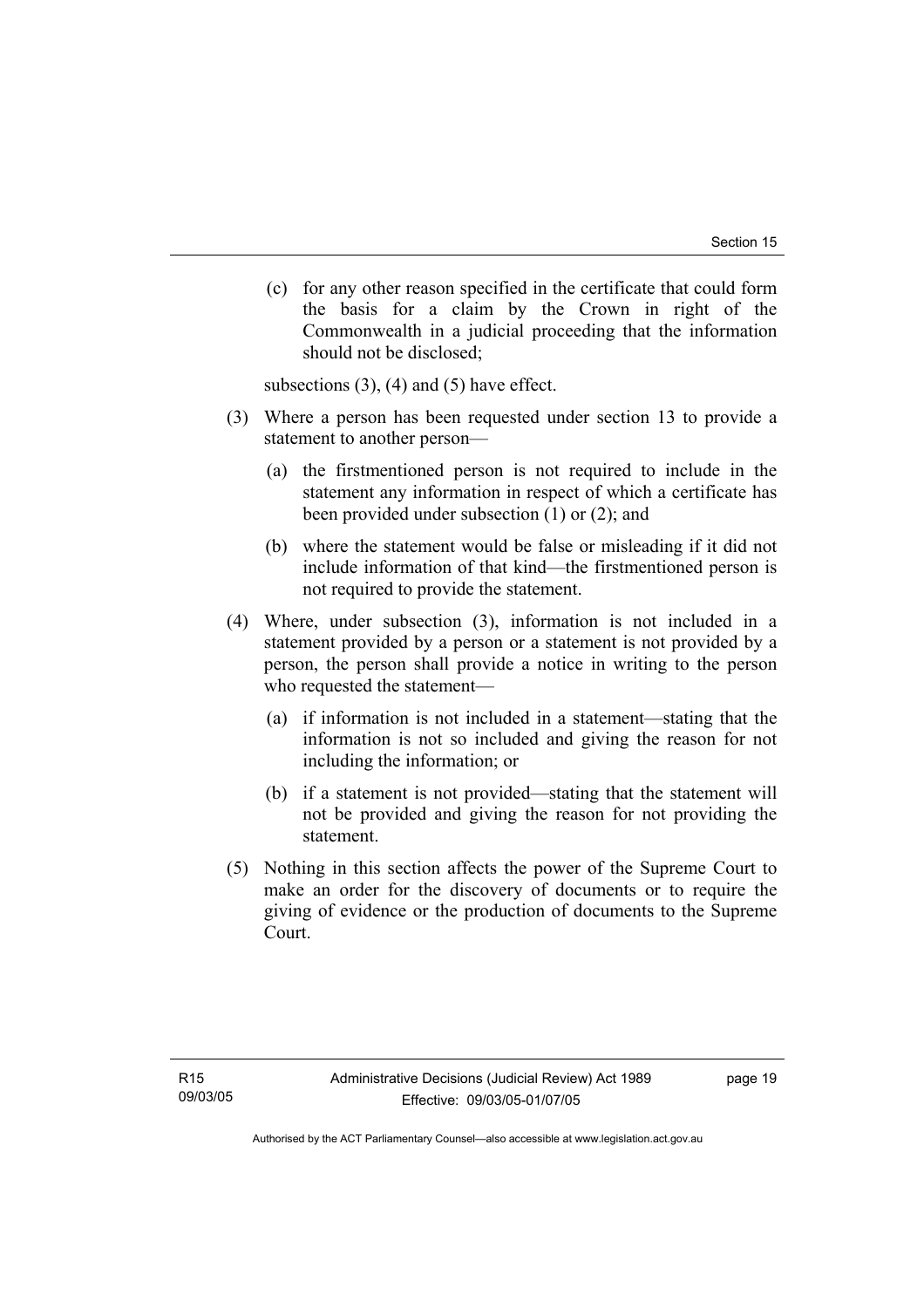# **16 Stay of proceedings**

- (1) The making of an application to the Supreme Court under section 5 in relation to a decision does not affect the operation of the decision or prevent the implementation of the decision, but—
	- (a) the Supreme Court may, by order, on such conditions (if any) as the Supreme Court determines, suspend the operation of the decision; and
	- (b) the Supreme Court may order, on such conditions (if any) as the Supreme Court determines, a stay of all or any proceedings under the decision.
- (2) The Supreme Court may make an order under subsection (1) on the Supreme Court's own motion or on the application of the person who made the application under section 5.

# **17 Powers of the Supreme Court in respect of applications for order of review**

- (1) On an application for an order of review in respect of a decision, the Supreme Court may, in its discretion, make all or any of the following orders:
	- (a) an order quashing or setting aside the decision, or a part of the decision, with effect from the date of the order or from such earlier or later date as the Supreme Court specifies;
	- (b) an order referring the matter to which the decision relates to the person who made the decision for further consideration, subject to such directions as the Supreme Court thinks fit:
	- (c) an order declaring the rights of the parties in respect of any matter to which the decision relates:
	- (d) an order directing any of the parties to do, or to refrain from doing, any act or thing in order to do justice between the parties.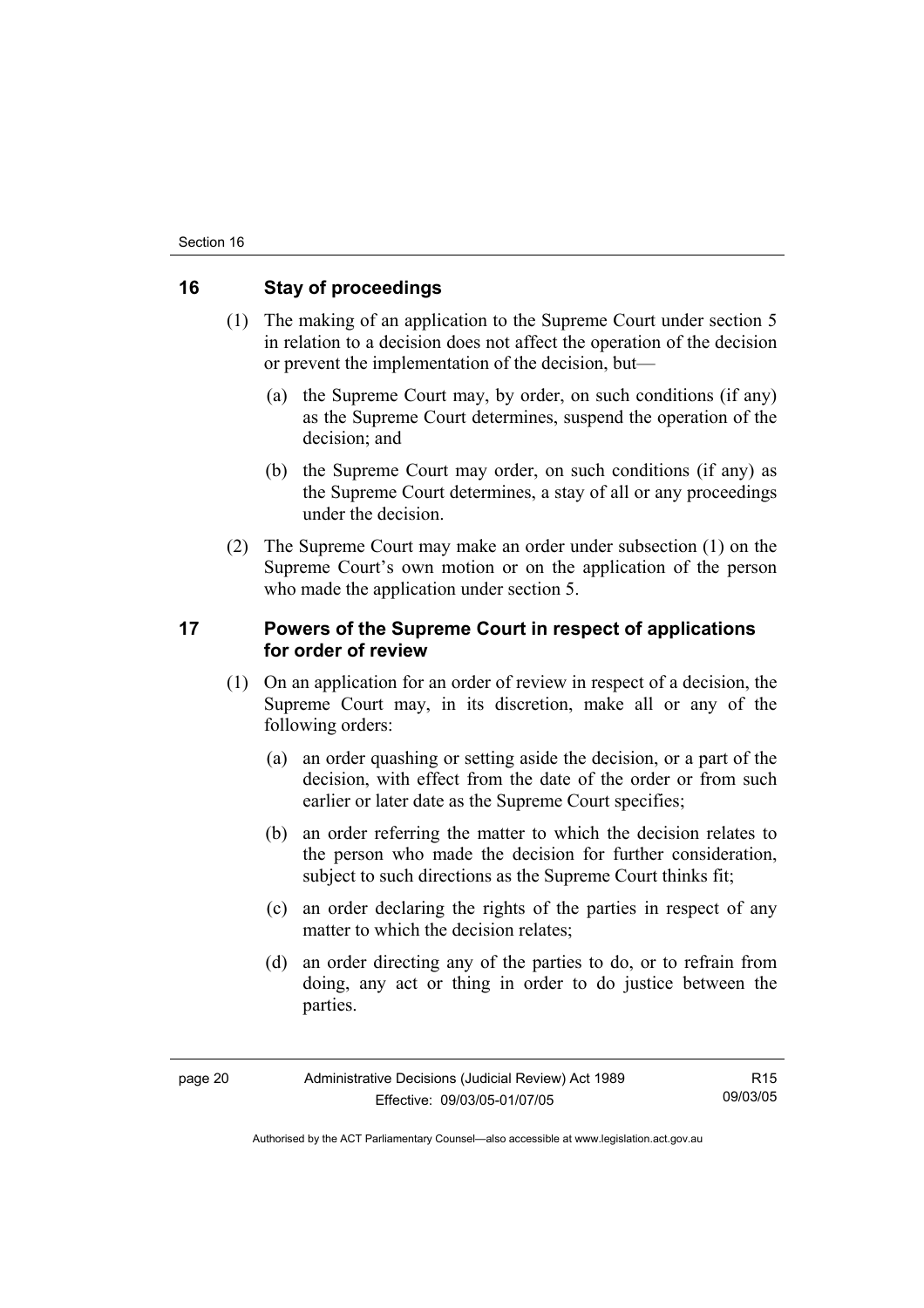- (2) On an application for an order of review in respect of conduct that has been, is being, or is proposed to be, engaged in for the purpose of the making of a decision, the Supreme Court may, in its discretion, make either or both of the following orders:
	- (a) an order declaring the rights of the parties in respect of any matter to which the conduct relates;
	- (b) an order directing any of the parties to do, or to refrain from doing, any act or thing in order to do justice between the parties.
- (3) On an application for an order of review in respect of a failure to make a decision, or in respect of a failure to make a decision within the period within which the decision was required to be made, the Supreme Court may, in its discretion, make all or any of the following orders:
	- (a) an order directing the making of the decision;
	- (b) an order declaring the rights of the parties in relation to the making of the decision;
	- (c) an order directing any of the parties to do, or to refrain from doing, any act or thing in order to do justice between the parties.
- (4) The Supreme Court may at any time, of its own motion or on the application of any party, revoke, vary, or suspend the operation of any order made by it under this section.

# **18 Change in person holding, or performing the duties of, an office**

Where—

 (a) a person has, in the performance of the duties of an office, made a decision in respect of which an application may be made to the Supreme Court under this Act; and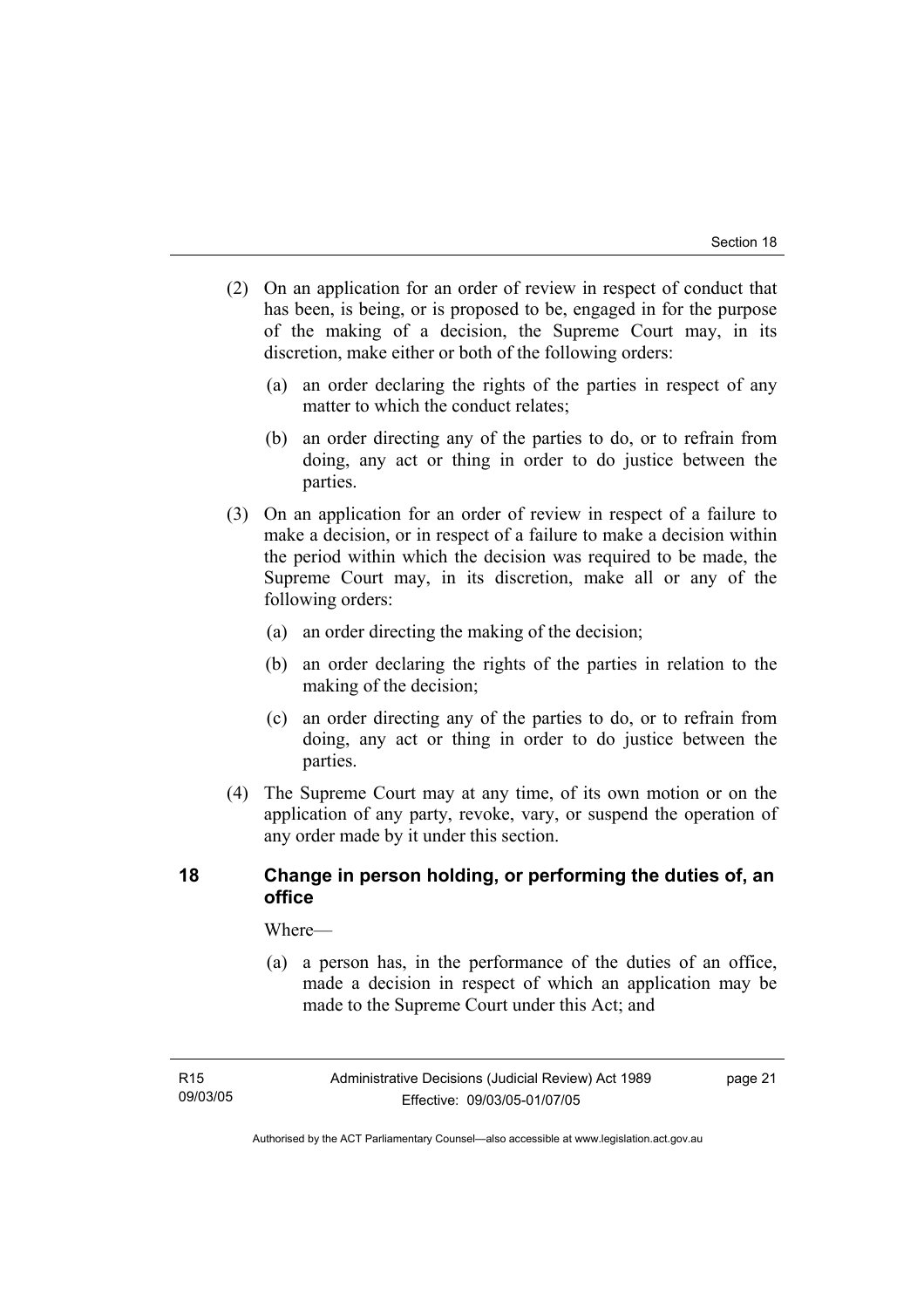(b) the person no longer holds, or, for whatever reason, is not performing the duties of, that office;

this Act has effect as if the decision had been made by—

- (c) the person for the time being holding or performing the duties of that office; or
- (d) if there is no person for the time being holding or performing the duties of that office or that office no longer exists—such person as the Minister administering the enactment under which the decision was made, or a person authorised by that Minister, specifies.

# **19 Intervention by Minister or Commonwealth Attorney-General**

- (1) The Minister may, on behalf of the Territory, intervene in a proceeding before the Supreme Court under this Act.
- (2) The Commonwealth Attorney-General may, on behalf of the Commonwealth intervene in a proceeding before the Supreme Court under this Act, being a proceeding involving a matter in respect of which he or she has provided a certificate under section 15 (2).
- (3) Where the Minister or the Commonwealth Attorney-General intervenes in a proceeding under this section—
	- (a) the Supreme Court may, in the proceeding, make such order as to costs against the Territory or the Commonwealth, as the case may be, as the Supreme Court thinks fit; and
	- (b) the Minister or the Commonwealth Attorney-General, as the case may be, shall be taken to be a party to the proceeding.

# **20 Act not to apply to certain decisions**

 (1) The regulations may declare decisions to be decisions that are not subject to judicial review by the Supreme Court under this Act.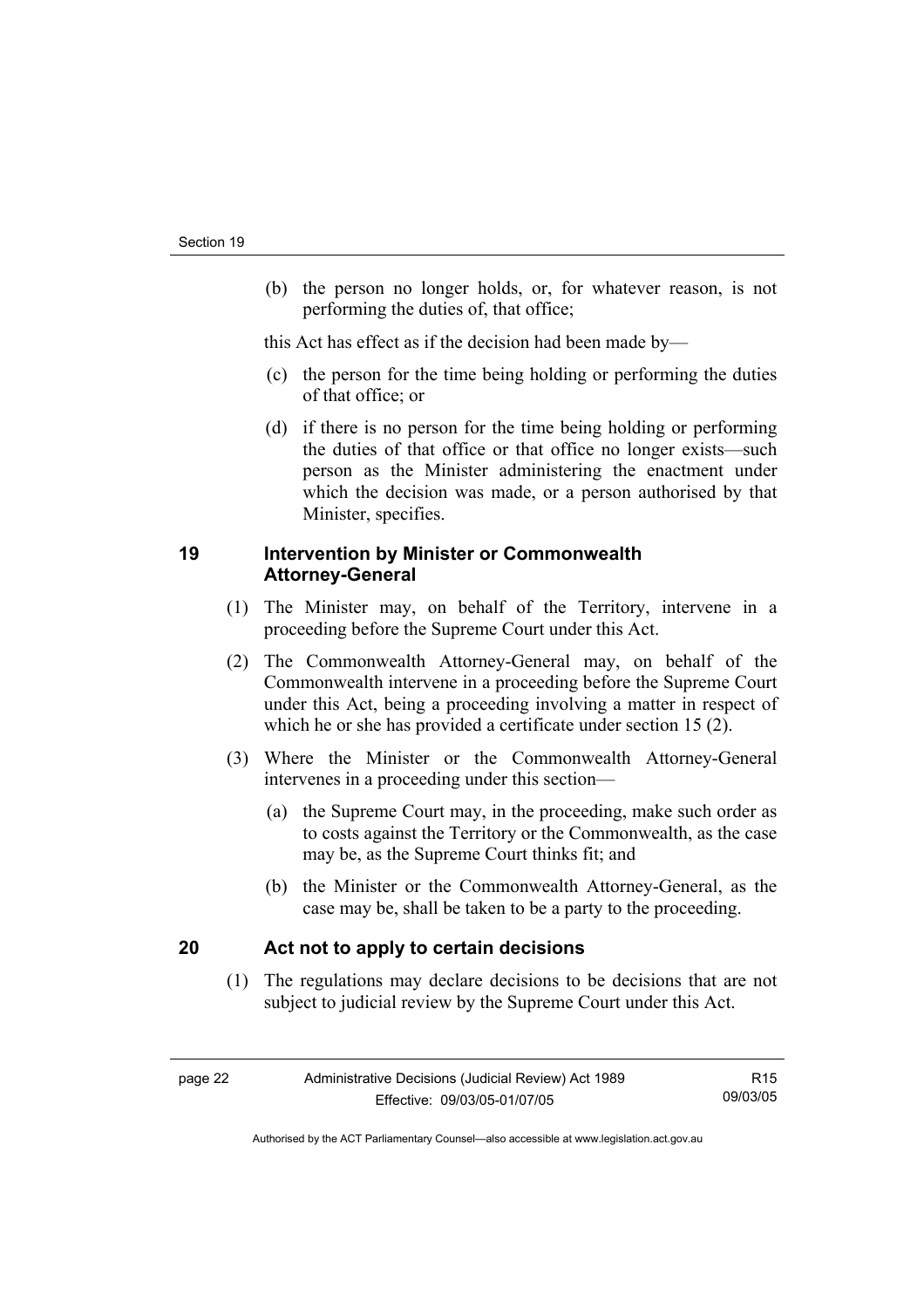- (2) If a regulation is so made in relation to a decision—
	- (a) section 5 does not apply in relation to that decision; and
	- (b) section 6 does not apply in relation to conduct that has been, is being, or is proposed to be, engaged in for the purpose of making that decision; and
	- (c) section 7 does not apply in relation to a failure to make that decision.
- (3) Regulations made for the purposes of subsection (1) may specify decisions in any way, whether by reference to the nature or subject matter of the decisions, by reference to the enactment or provision of an enactment under which they are made, by reference to the holder of the office by whom they are made, or otherwise.
- (4) Regulations made for the purposes of subsection (1) apply only in relation to decisions made after the regulations take effect.

# **21 Regulation-making power**

The Executive may make regulations for this Act.

*Note* Regulations must be notified, and presented to the Legislative Assembly, under the *Legislation Act 2001*.

# **22 Transitional—sch 1, clause 5**

- (1) A reference in schedule 1, clause 5 to a decision under the *Building Act 2004*, section 96 (Approval of fidelity fund schemes) or section 107 (Suspension or cancellation of approval of approved scheme) includes a reference to a decision made under the *Building Act 1972* (repealed), section 67 (Approval of fidelity fund schemes) or section 78 (Suspension or cancellation of approval of approved scheme).
- (2) This section expires on 1 July 2005.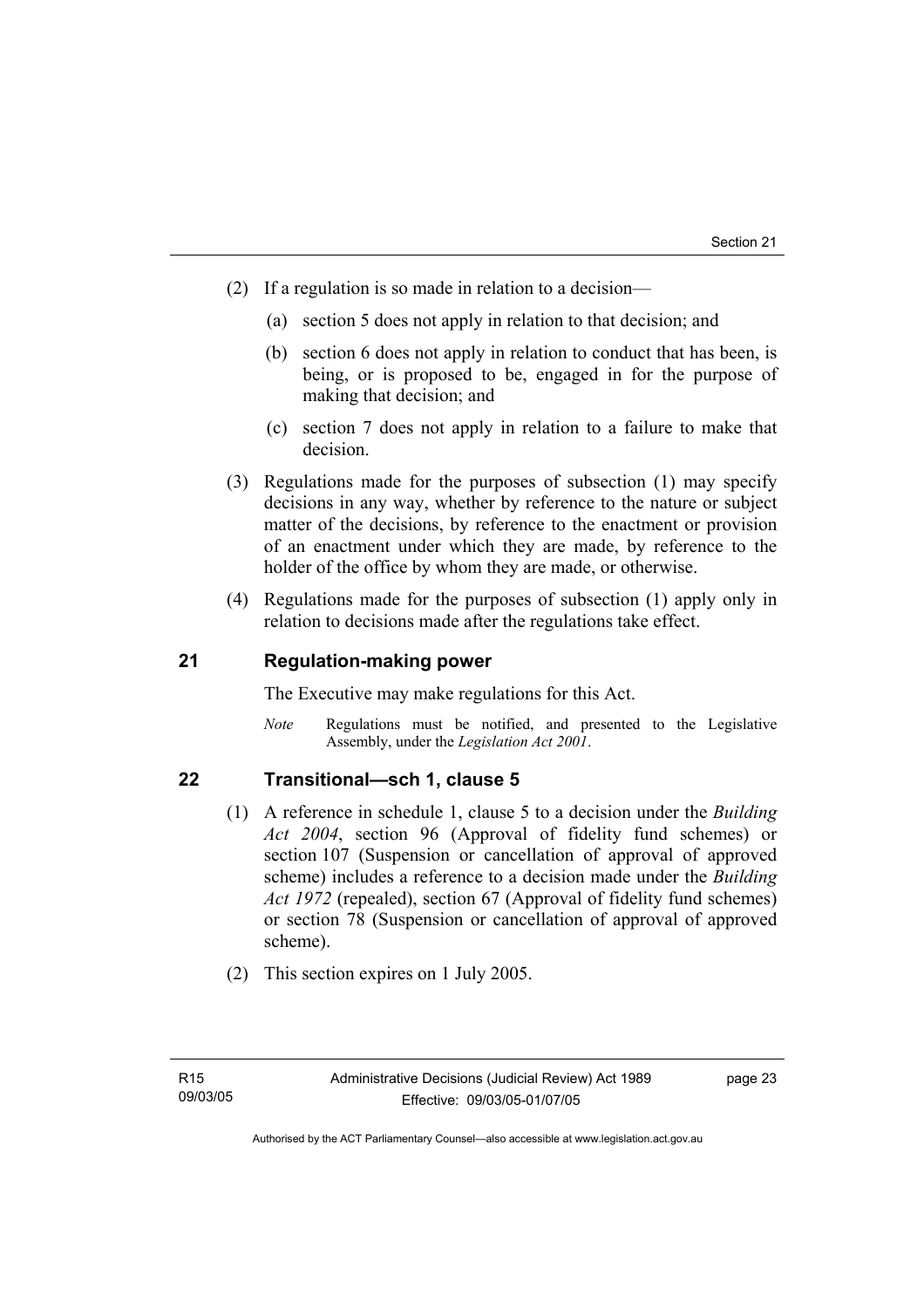# **Schedule 1 Decisions to which this Act does not apply**

(see s 3)

- 1 This Act does not apply to—
	- (a) decisions making, or forming part of the process of making, or leading up to the making of, assessments; or
	- (b) decisions disallowing wholly or partly objections to assessments; or
	- (c) decisions refusing to amend, wholly or partly, assessments;

made under any of the following enactments:

- *Duties Act 1999*
- *Financial Institutions Duty Act 1987*
- *Payroll Tax Act 1987*
- *Stamp Duties and Taxes Act 1987*
- *Taxation Administration Act 1999*.
- 2 This Act does not apply to decisions made under the following enactments:
	- *Confiscation of Criminal Assets Act 2003*
	- *Inquiries Act 1991*
	- *Royal Commissions Act 1991.*
- 3 This Act does not apply to decisions made under—
	- (a) the *Electoral Act 1992*, part 4 (Electorates); and
	- (b) the *Legislation Act 2001*, chapter 5 (Regulatory impact statements for subordinate laws and disallowable instruments).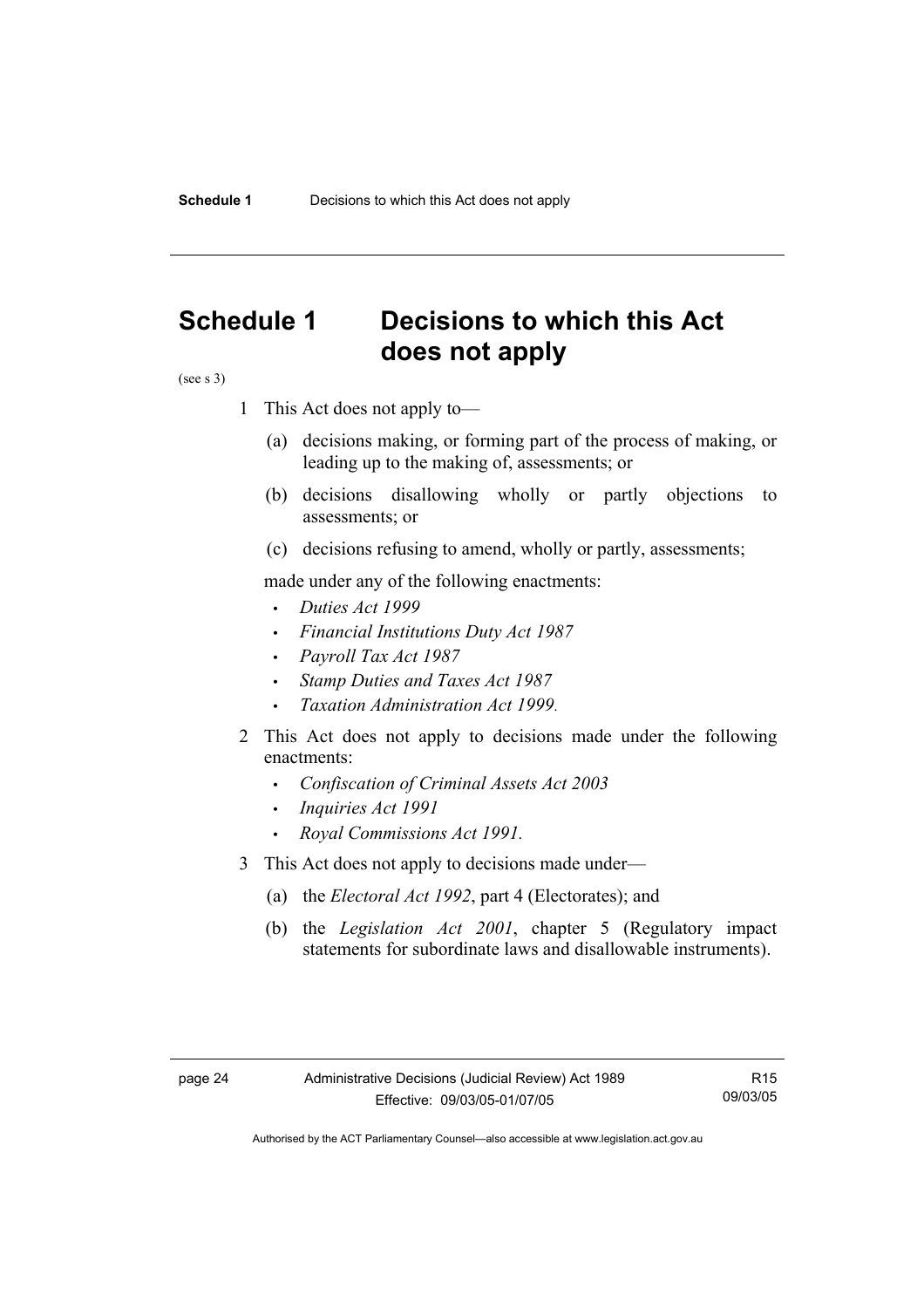- 4 This Act does not apply to—
	- (a) a decision of the Executive under the *Judicial Commissions Act 1994*, section 5 (1), 16 (3) or 18; or
	- (b) a decision of a member of the Legislative Assembly to propose a motion in accordance with section 14 (3) (a) of that Act or to give notice of the motion to the Attorney-General in accordance with section 14 (3) (b) of that Act; or
	- (c) a decision of the Attorney-General under section 16 (1), 17 (1) or 23 (3) of that Act; or
	- (d) a resolution for the examination of a complaint in respect of a judicial officer by a judicial commission passed by the Legislative Assembly under that Act; or
	- (e) a decision of a judicial commission under that Act .
- 5 This Act does not apply to a decision under the *Building Act 2004*, section 96 (Approval of fidelity fund schemes) or section 107 (Suspension or cancellation of approval of approved scheme).
- 6 This Act does not apply to decisions of the Minister under the *Plant Diseases Act 2002*, part 3 (Measures for the control of diseases and pests).
- 7 This Act does not apply to decisions under the *Gungahlin Drive Extension Authorisation Act 2004*.
- 8 This Act does not apply to decisions of the Minister under the *Gene Technology (GM Crop Moratorium) Act 2004*, section 7 (Moratorium orders) or section 8 (Exemptions).
- 9 This Act does not apply to decisions under the *Crimes (Restorative Justice) Act 2004*.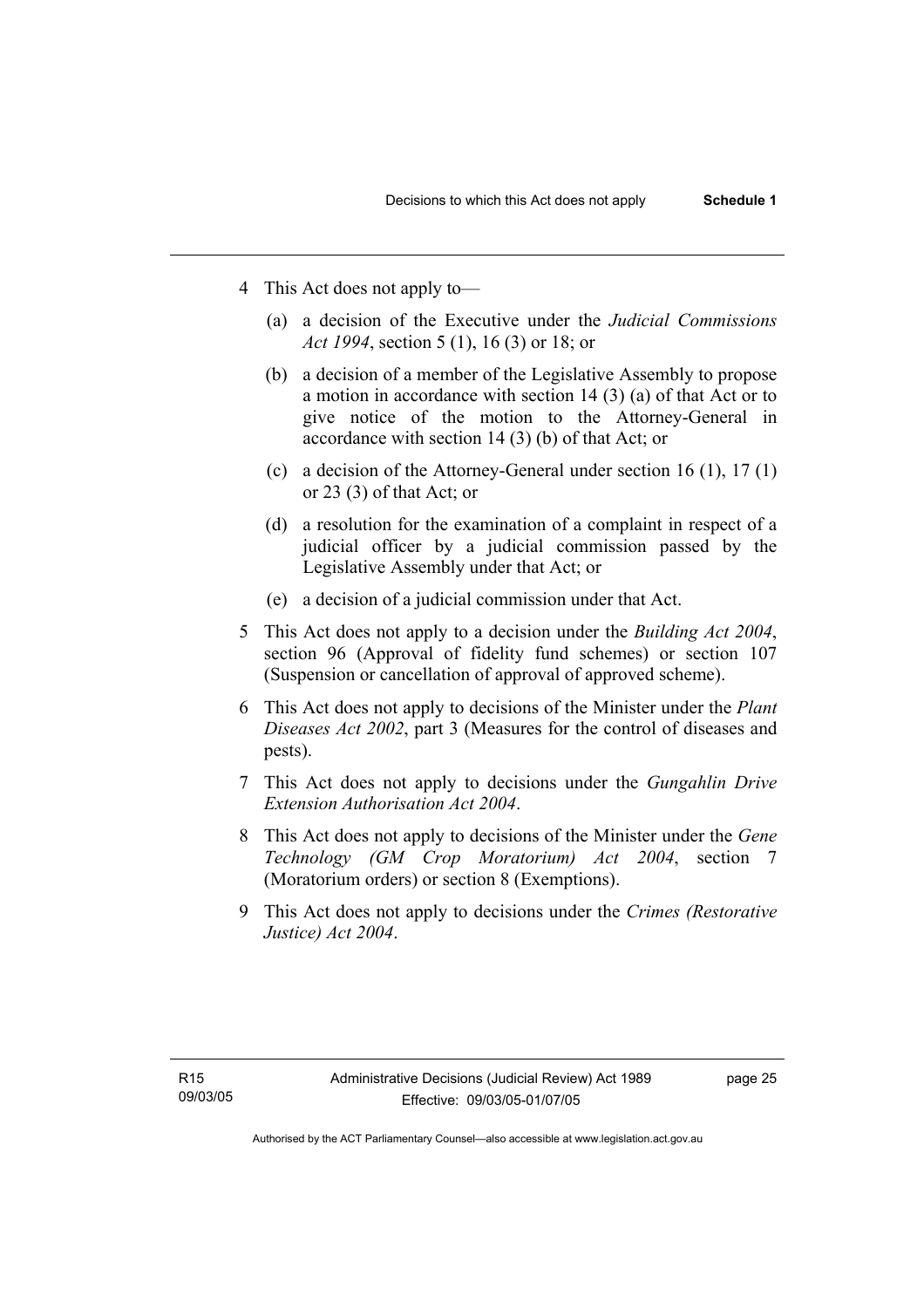# **Schedule 2 Decisions to which section 13 does not apply**

(see s 13)

Section 13 does not apply to any of the following decisions:

- (a) decisions relating to the administration of criminal justice and, in particular—
	- (i) decisions in connection with the investigation or prosecution of persons for offences against a law in force in the Territory; and
	- (ii) decisions in connection with the appointment of investigators or inspectors for the purposes of such investigations; and
	- (iii) decisions in connection with the issue of search warrants under a law in force in the Territory; and
	- (iv) decisions under a law in force in the Territory requiring the production of documents, the giving of information or the summoning of persons as witnesses;
- (b) decisions in connection with the institution or conduct of proceedings in a civil court, including decisions that relate to, or may result in, the bringing of such proceedings for the recovery of pecuniary penalties arising from contraventions of enactments and, in particular—
	- (i) decisions in connection with the investigation of persons for such contraventions; and
	- (ii) decisions in connection with the appointment of investigators or inspectors for the purposes of such investigations; and

R15 09/03/05

Authorised by the ACT Parliamentary Counsel—also accessible at www.legislation.act.gov.au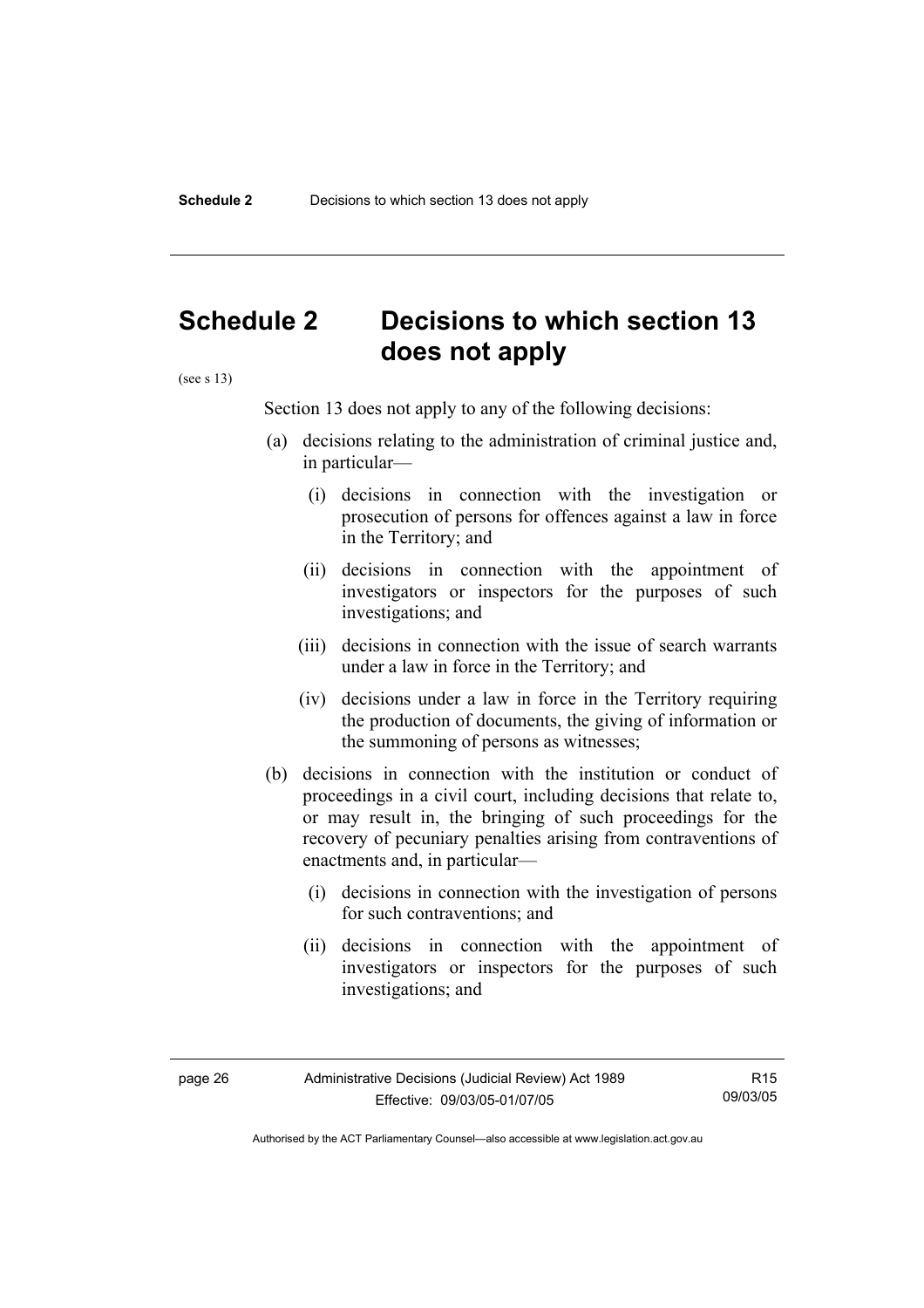- (iii) decisions in connection with the issue of search warrants under enactments; and
- (iv) decisions under enactments requiring the production of documents, the giving of information or the summoning of persons as witnesses;
- (c) decisions authorised by an Act to issue sums out of the public money of the Territory;
- (d) decisions of the Treasurer under the *Financial Management Act 1996*, section 18 (1);
- (e) decisions in connection with the enforcement of judgments or orders for the recovery of money by—
	- (i) the Territory; or
	- (ii) public servants in their official capacities;
- (f) decisions in connection with personnel management (including recruitment, training, promotion and organisation) with respect to the public service other than a decision relating to, and having regard to the particular characteristics of, or other circumstances relating to, a particular person;
- (g) decisions relating to promotions, transfers, temporary performance of duties, of or by individual officers of the public service;
- (h) decisions relating to—
	- (i) the making of appointments to the public service; or
	- (ii) the engagement of persons as employees under the *Public Sector Management Act 1994*; or
	- (iii) the making of appointments under an enactment or to an office established by, or under, an enactment;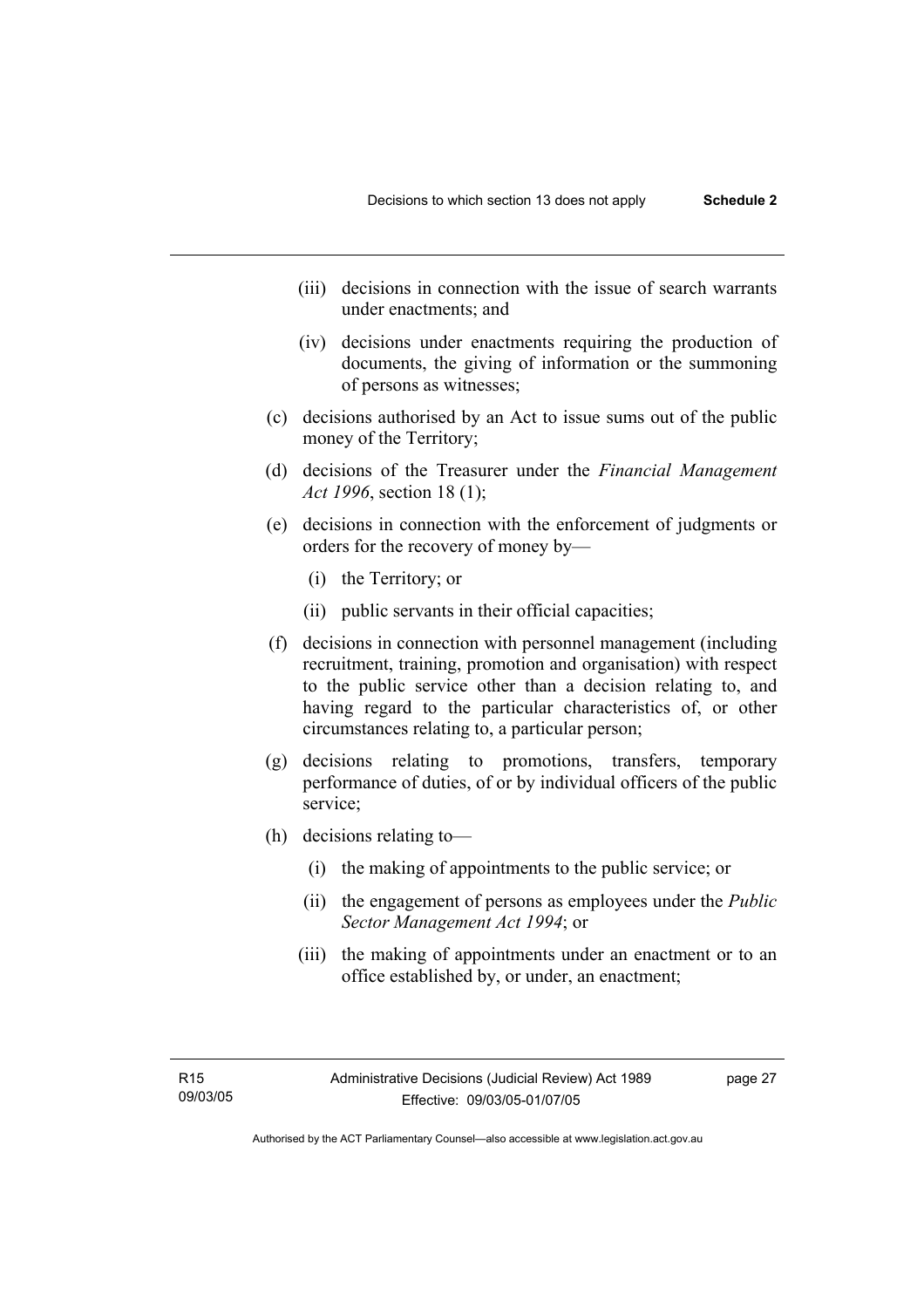- (j) decisions in connection with the prevention or settlement of industrial disputes, or otherwise relating to industrial matters, in respect of the public service;
- (k) decisions relating to the making or terminating of appointments of chief executives under the *Public Sector Management Act 1994*;
- (l) decisions relating to the appointment, or the termination of an appointment, of a person to the office of commissioner for public administration;
- (m) decisions relating to the employment, or the termination of employment, of staff under the *Legislative Assembly (Members' Staff) Act 1989*.

page 28 Administrative Decisions (Judicial Review) Act 1989 Effective: 09/03/05-01/07/05

R15 09/03/05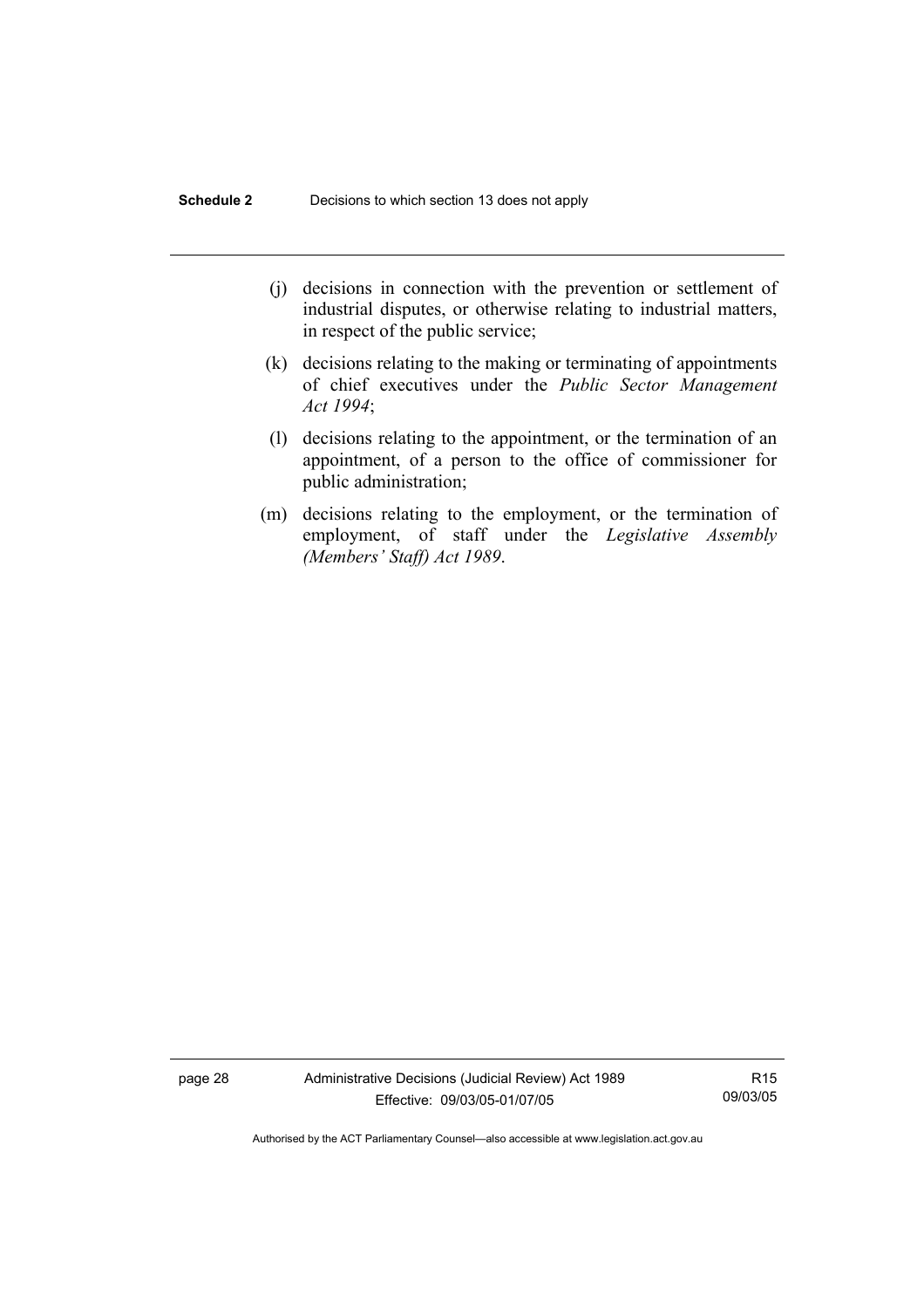# **Endnotes**

# **1 About the endnotes**

Amending and modifying laws are annotated in the legislation history and the amendment history. Current modifications are not included in the republished law but are set out in the endnotes.

Not all editorial amendments made under the *Legislation Act 2001*, part 11.3 are annotated in the amendment history. Full details of any amendments can be obtained from the Parliamentary Counsel's Office.

Uncommenced amending laws and expiries are listed in the legislation history and the amendment history. These details are underlined. Uncommenced provisions and amendments are not included in the republished law but are set out in the last endnote.

If all the provisions of the law have been renumbered, a table of renumbered provisions gives details of previous and current numbering.

The endnotes also include a table of earlier republications.

| $am = amended$<br>$amdt = amendment$<br>$ch = chapter$<br>$cl = clause$<br>$def = definition$<br>$dict = dictionary$<br>disallowed = disallowed by the Legislative<br>Assembly<br>$div = division$<br>$exp = expires/expired$<br>$Gaz = gazette$<br>$h dq =$ heading<br>$IA = Interpretation Act 1967$ | $ord = ordinance$<br>orig = original<br>par = paragraph/subparagraph<br>$pres = present$<br>$prev = previous$<br>$(\text{prev})$ = previously<br>$pt = part$<br>$r = rule/subrule$<br>reg = regulation/subregulation<br>$renum = renumbered$<br>$reloc = relocated$<br>$R[X]$ = Republication No<br>$RI =$ reissue |
|--------------------------------------------------------------------------------------------------------------------------------------------------------------------------------------------------------------------------------------------------------------------------------------------------------|--------------------------------------------------------------------------------------------------------------------------------------------------------------------------------------------------------------------------------------------------------------------------------------------------------------------|
|                                                                                                                                                                                                                                                                                                        |                                                                                                                                                                                                                                                                                                                    |
| ins = inserted/added                                                                                                                                                                                                                                                                                   | s = section/subsection                                                                                                                                                                                                                                                                                             |
| $LA =$ Legislation Act 2001                                                                                                                                                                                                                                                                            | $sch = schedule$                                                                                                                                                                                                                                                                                                   |
| $LR =$ legislation register                                                                                                                                                                                                                                                                            | $sdiv = subdivision$                                                                                                                                                                                                                                                                                               |
| LRA = Legislation (Republication) Act 1996                                                                                                                                                                                                                                                             | $sub =$ substituted                                                                                                                                                                                                                                                                                                |
| $mod = modified/modification$                                                                                                                                                                                                                                                                          | SL = Subordinate Law                                                                                                                                                                                                                                                                                               |
| $o = order$                                                                                                                                                                                                                                                                                            | underlining = whole or part not commenced                                                                                                                                                                                                                                                                          |
| om = omitted/repealed                                                                                                                                                                                                                                                                                  | or to be expired                                                                                                                                                                                                                                                                                                   |

# **2 Abbreviation key**

R15 09/03/05 Administrative Decisions (Judicial Review) Act 1989 Effective: 09/03/05-01/07/05

page 29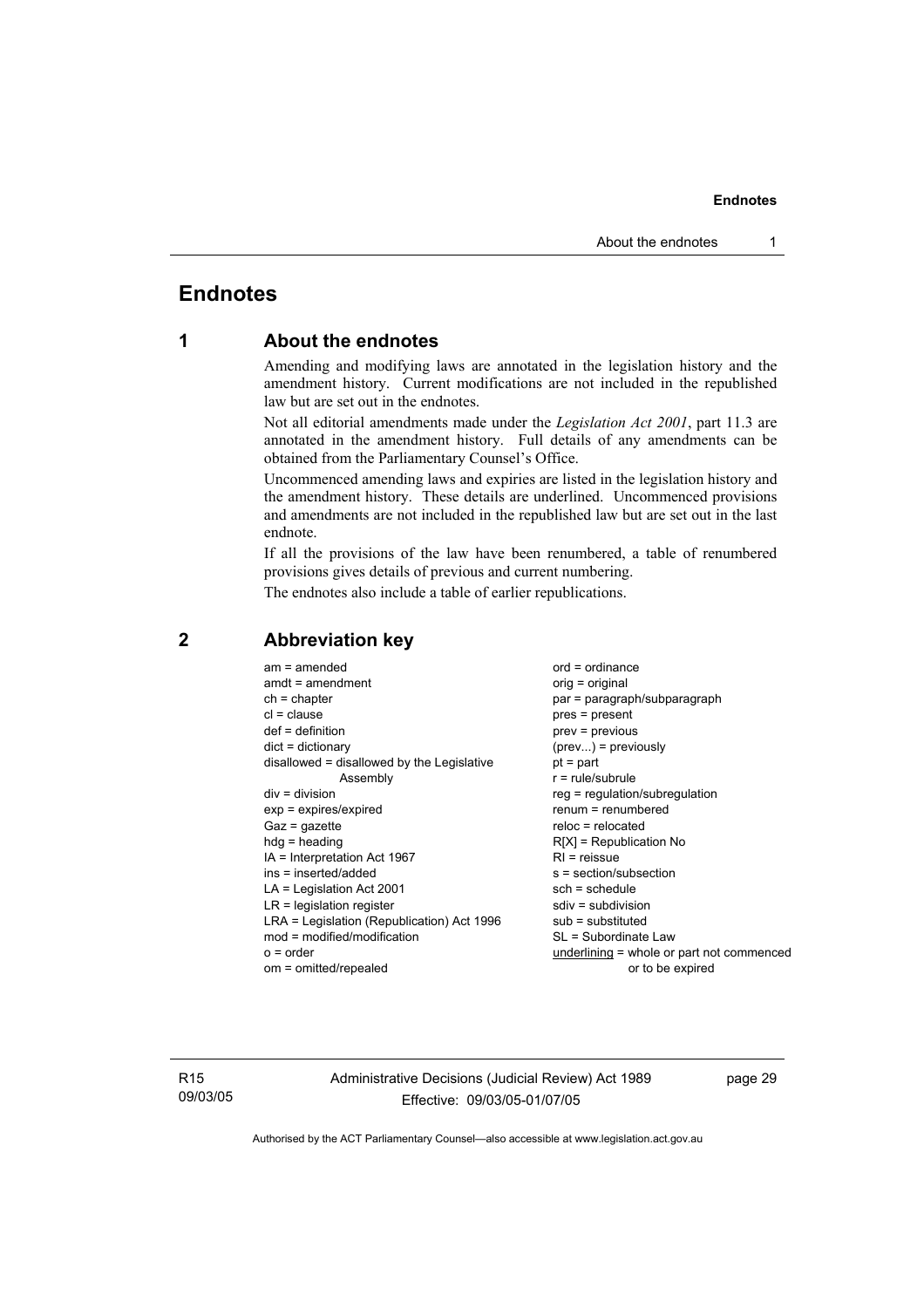3 Legislation history

# **3 Legislation history**

This Act was originally a Commonwealth ordinance—the *Administrative Decisions (Judicial Review) Ordinance 1989* No 33 (Cwlth).

The *Australian Capital Territory (Self-Government) Act 1988* (Cwlth), s 34 (4) converted most former Commonwealth ordinances in force in the ACT into ACT enactments. This allowed the ACT Legislative Assembly to amend and repeal the laws. This Act was converted into an ACT enactment on 11 May 1989 (selfgovernment day).

As with most ordinances in force in the ACT, the name was changed from *Ordinance* to *Act* by the *Self-Government (Citation of Laws) Act 1989* No 21, s 5 on 11 May 1989 (self-government day).

### **Administrative Decisions (Judicial Review) Act 1989 No 33**

notified 10 May 1989

commenced 11 May 1989 (s 2)

as amended by

### **Royal Commissions and Inquiries (Consequential Provisions) Act 1991 No 3 sch**

notified 1 March 1991 (Gaz 1991 No S7) s 1, s 2 commenced 1 March 1991 (s 2 (1)) sch commenced 1 May 1991 (s 2 (2) and Gaz 1991 No 16)

### **Administrative Decisions (Judicial Review) (Amendment) Act 1991 No 102**

notified 15 January 1992 (Gaz 1991 No S3) s 1, s 2 commenced 15 January 1992 (s 2 (1)) remainder (ss 3-5) commenced 15 July 1992 (s 2 (3))

#### **Electoral Act 1992 No 71 s 53**

notified 8 December 1992 (Gaz 1992 No S218) s 1, s 2 commenced 8 December 1992 (s 2 (1)) s 53 commenced 21 December 1992 (s 2 (2) and Gaz 1992 No S243)

### **Administrative Decisions (Judicial Review) (Amendment) Act 1993 No 65**

notified 6 September 1993 (Gaz 1993 No S172) commenced 6 September 1993 (s 2)

R15 09/03/05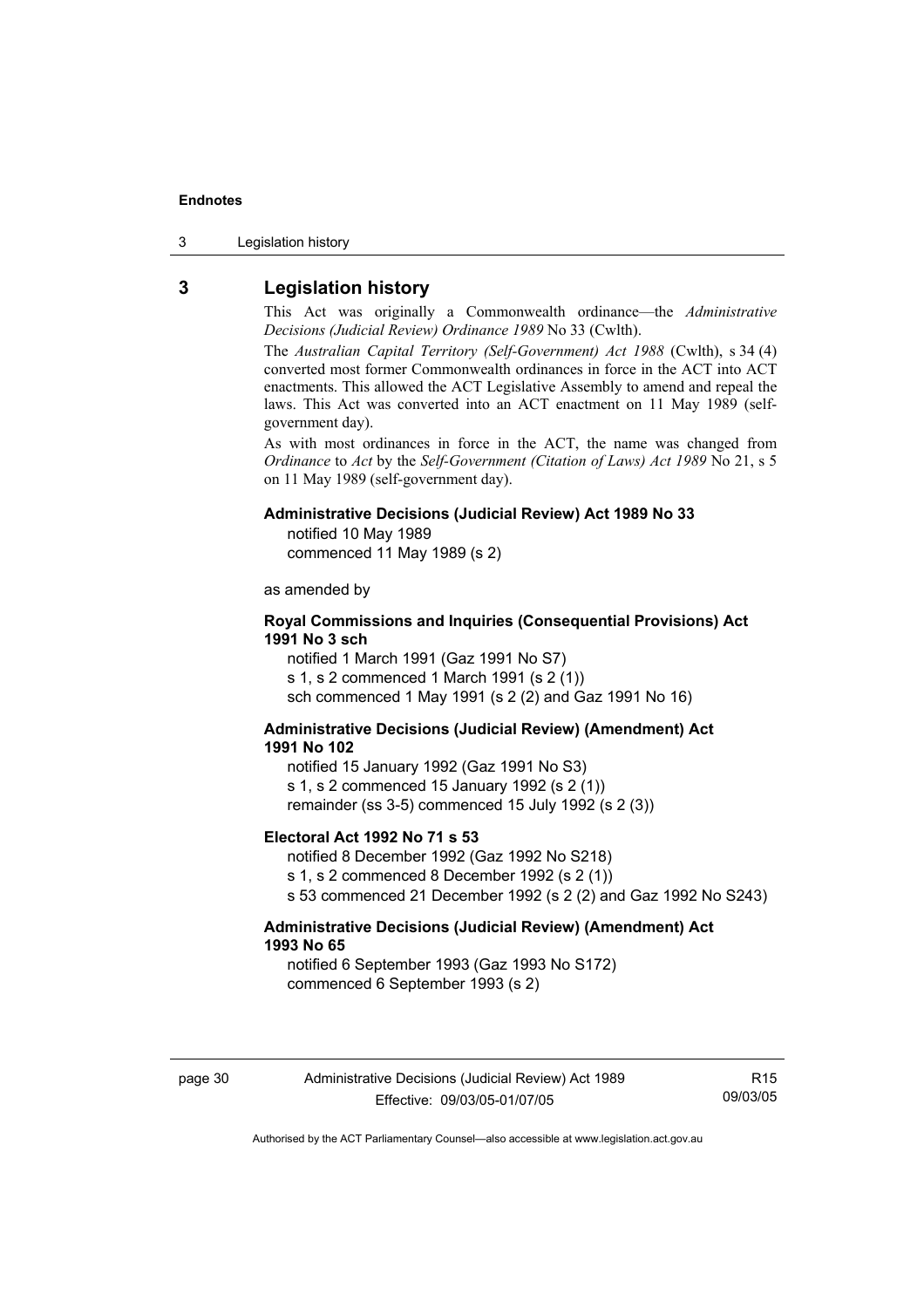# **Supreme Court (Amendment) Act (No 2) 1993 No 91 sch 3**  notified 17 December 1993 (Gaz 1993 No S258) sch 3 commenced 17 December 1993 (s 2) **Judicial Commissions (Consequential Amendments) Act 1994 No 10 s 4**  notified 14 March 1994 (Gaz 1994 No S44) s 4 commenced 14 March 1994 (s 2) **Public Sector Management (Consequential and Transitional Provisions) Act 1994 No 38 sch 1 pt 3**  notified 30 June 1994 (Gaz 1994 No S121) s 1, s 2 commenced 30 June 1994 (s 2 (1)) sch 1 pt 3 commenced 1 July 1994 (s 2 (2) and Gaz 1994 No S142) **Financial Management and Audit (Consequential and Transitional Provisions) Act 1996 No 26 sch pt 1**  notified 1 July 1996 (Gaz 1996 No S130) sch pt 1 commenced 1 July 1996 (s 2) **Land (Planning and Environment) (Amendment) Act (No 3) 1996 No 85 s 88**  notified 24 December 1996 (Gaz 1996 No S345) s 1, s 2 commenced 24 December 1996 (s 2 (1)) s 88 commenced 24 June 1997 (s 2 (3)) **Tobacco Licensing (Amendment) Act 1998 No 18 sch 1**  notified 10 July 1998 (Gaz 1998 No S190) commenced 10 July 1998 (s 2) **Taxation Administration (Consequential and Transitional Provisions) Act 1999 No 5 sch 2**  notified 1 March 1999 (Gaz 1999 No S8) s 1, s 2 commenced 1 March 1999 (s 2 (1)) sch 2 commenced 1 March 1999 (s 2 (2)) **Duties (Consequential and Transitional Provisions) Act 1999 No 8 s 33**  notified 1 March 1999 (Gaz 1999 No S8) ss 1-3 commenced 1 March 1999 (s 2 (1)) commenced 1 March 1999 (s 2 (2))

page 31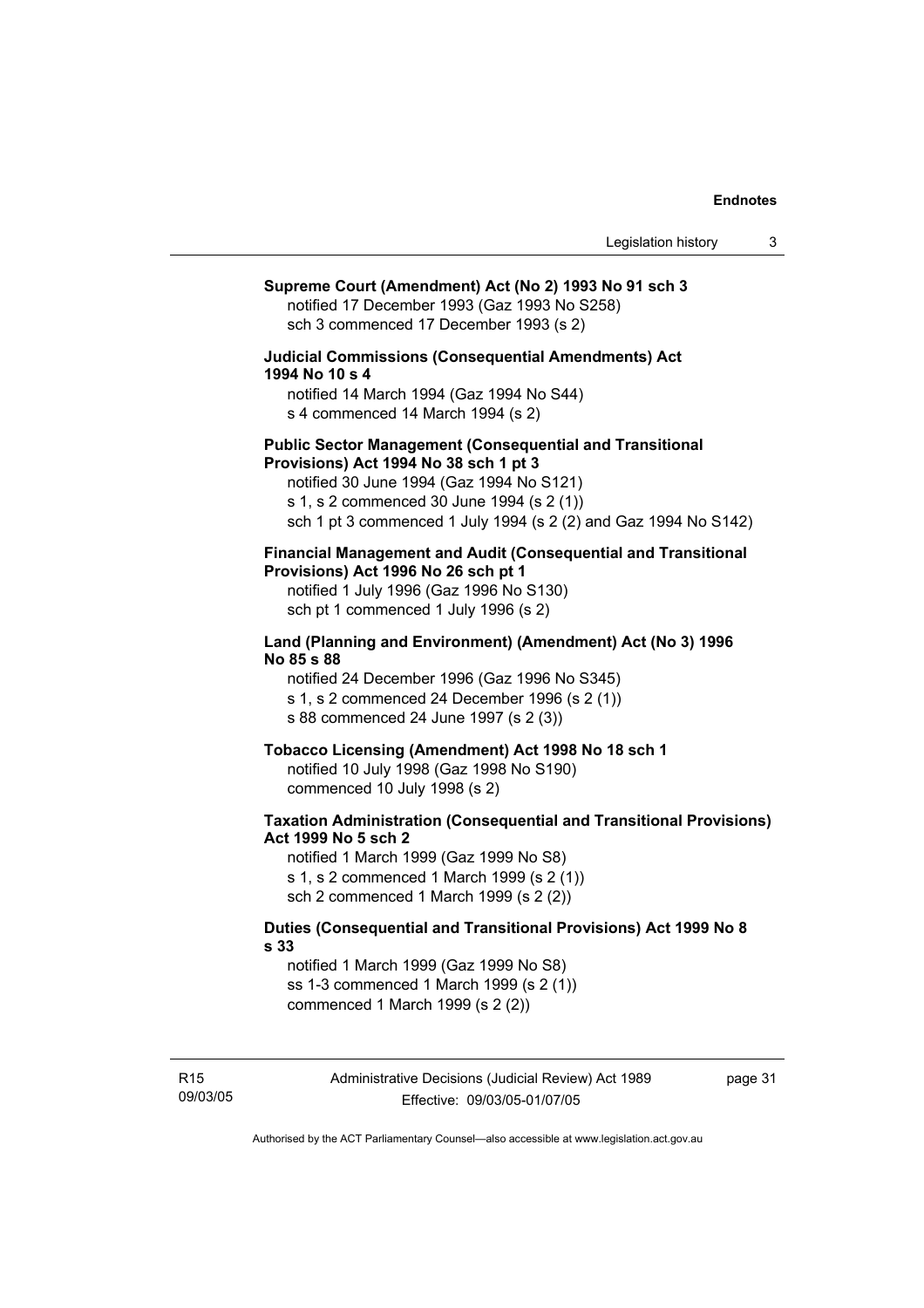3 Legislation history

| Law Reform (Miscellaneous Provisions) Act 1999 No 66 sch 3<br>notified 10 November 1999 (1999 No 45)<br>commenced 10 November 1999 (s 2)                                                                                                                                                                    |
|-------------------------------------------------------------------------------------------------------------------------------------------------------------------------------------------------------------------------------------------------------------------------------------------------------------|
| Tobacco Amendment Act 2000 No 16 sch 3 pt 1<br>notified 20 April 2000 (Gaz 2000 No 16)<br>s 1, s 2 commenced 20 April 2000 (s 2 (1))<br>sch 3 pt 1 commenced 1 July 2000 (s 2 (3))                                                                                                                          |
| Subordinate Laws Amendment Act 2000 No 71 sch 2<br>notified 21 December 2000 (Gaz 2000 No S69)<br>s 1, s 2 commenced 21 December 2000 (IA s 10B)<br>sch 2 commenced 21 June 2001 (IA s 10E)                                                                                                                 |
| Legislation (Consequential Amendments) Act 2001 No 44 pt 6<br>notified 26 July 2001 (Gaz 2001 No 30)<br>s 1, s 2 commenced 26 July 2001 (IA s 10B)<br>pt 6 commenced 12 September 2001 (s 2 and see Gaz 2001 No S65)                                                                                        |
| Building Amendment Act 2002 No 15 s 14<br>notified LR 17 May 2002<br>s 1, s 2 commenced 17 May 2002 (LA s 75)<br>s 14 commenced 18 May 2002 (s 2)                                                                                                                                                           |
| <b>Plant Diseases Act 2002 A2002-42 s 44</b><br>notified LR 2 December 2002<br>s 1, s 2 commenced 2 December 2002 (LA s 75 (1))<br>s 44 commenced 2 June 2003 (s 2 and LA s 79)                                                                                                                             |
| Confiscation of Criminal Assets Act 2003 A2003-8 sch 1 pt 1.1<br>notified LR 27 March 2003<br>s 1, s 2 commenced 27 March 2003 (LA s 75 (1))<br>sch 1 pt 1.1 commenced 15 August 2003 (s 2 and CN2003-7)                                                                                                    |
| <b>Construction Occupations Legislation Amendment Act 2004</b><br>A2004-13 sch 2 pt 2.1<br>notified LR 26 March 2004<br>s 1, s 2 commenced 26 March 2004 (LA s 75 (1))<br>sch 2 pt 2.1 commenced 1 September 2004 (s 2 and see Construction<br>Occupations (Licensing) Act 2004 A2004-12, s 2 and CN2004-8) |

R15 09/03/05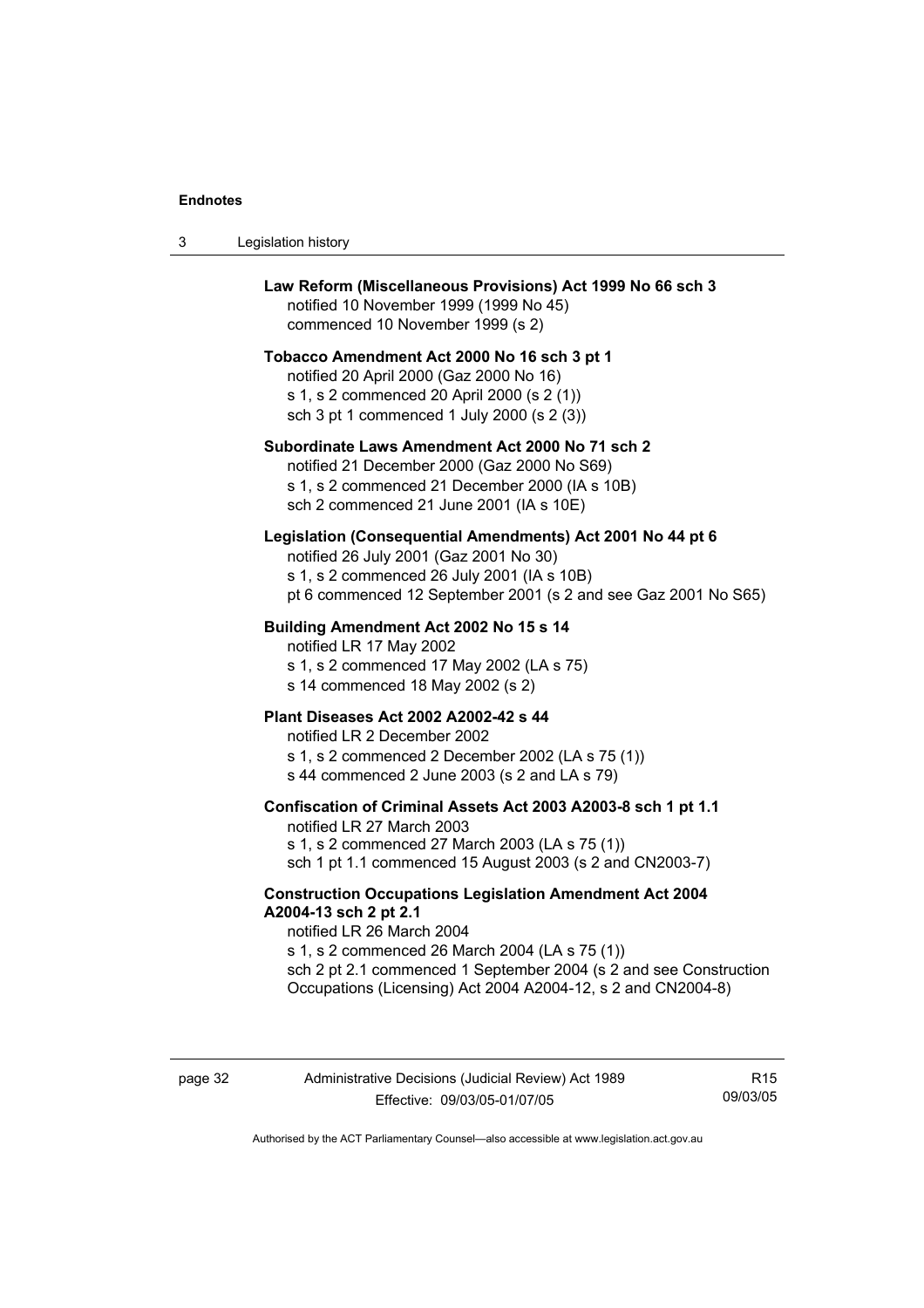## **Gungahlin Drive Extension Authorisation Act 2004 A2004-27 s 15**

notified LR 26 May 2004

s 1, s 2 commenced 26 May 2004 (LA s 75 (1))

s 15 commenced 27 May 2004 (s 2)

### **Gene Technology (GM Crop Moratorium) Act 2004 A2004-40 s 40**

notified LR 9 July 2004

s 1, s 2 commenced 9 July 2004 (LA s 75 (1))

s 40 commenced 10 July 2004 (s 2)

### **Heritage Act 2004 A2004-57 sch 1 pt 1.2**

notified LR 9 September 2004 s 1, s 2 commenced 9 September 2004 (LA s 75 (1)) sch 1 pt 1.2 commenced 9 March 2005 (s 2 and  $LA$  s 79)

### **Court Procedures (Consequential Amendments) Act 2004 A2004-60 sch 1 pt 1.3**

notified LR 2 September 2004 s 1, s 2 commenced 2 September 2004 (LA s 75 (1)) sch 1 pt 1.3 commenced 10 January 2005 (s 2 and see Court Procedures Act 2004 A2004-59, s 2 and CN2004-29)

### **Crimes (Restorative Justice) Act 2004 A2004-65 s 76**

notified LR 6 September 2004

s 1, s 2 commenced 6 September 2004 (LA s 75 (1))

s 76 commenced 31 January 2005 (s 2 and CN2004-28)

### **4 Amendment history**

| Commencement<br>s <sub>2</sub>       | om 2001 No 44 amdt 1.42                                                                                                                                                                                                                 |
|--------------------------------------|-----------------------------------------------------------------------------------------------------------------------------------------------------------------------------------------------------------------------------------------|
| Interpretation                       |                                                                                                                                                                                                                                         |
| s <sub>3</sub>                       | am 1991 No 102 s 4; 1993 No 65 s 4; 1996 No 85 s 88; 2001<br>No 44 amdts 1.43-1.45<br>def $duty$ am 1994 No 38 sch 1 pt 3<br>def enactment am 1999 No 66 sch 3<br>def <i>rules of court</i> am 1993 No 91 sch 3<br>om A2004-60 amdt 1.7 |
| <b>Effect of Act on other rights</b> |                                                                                                                                                                                                                                         |
| s 9                                  | am 1991 No 102 s 5; 1993 No 65 s 5; 1999 No 66 sch 3;<br>A2004-57 amdt 1.3                                                                                                                                                              |
|                                      |                                                                                                                                                                                                                                         |

R15 09/03/05 Administrative Decisions (Judicial Review) Act 1989 Effective: 09/03/05-01/07/05

page 33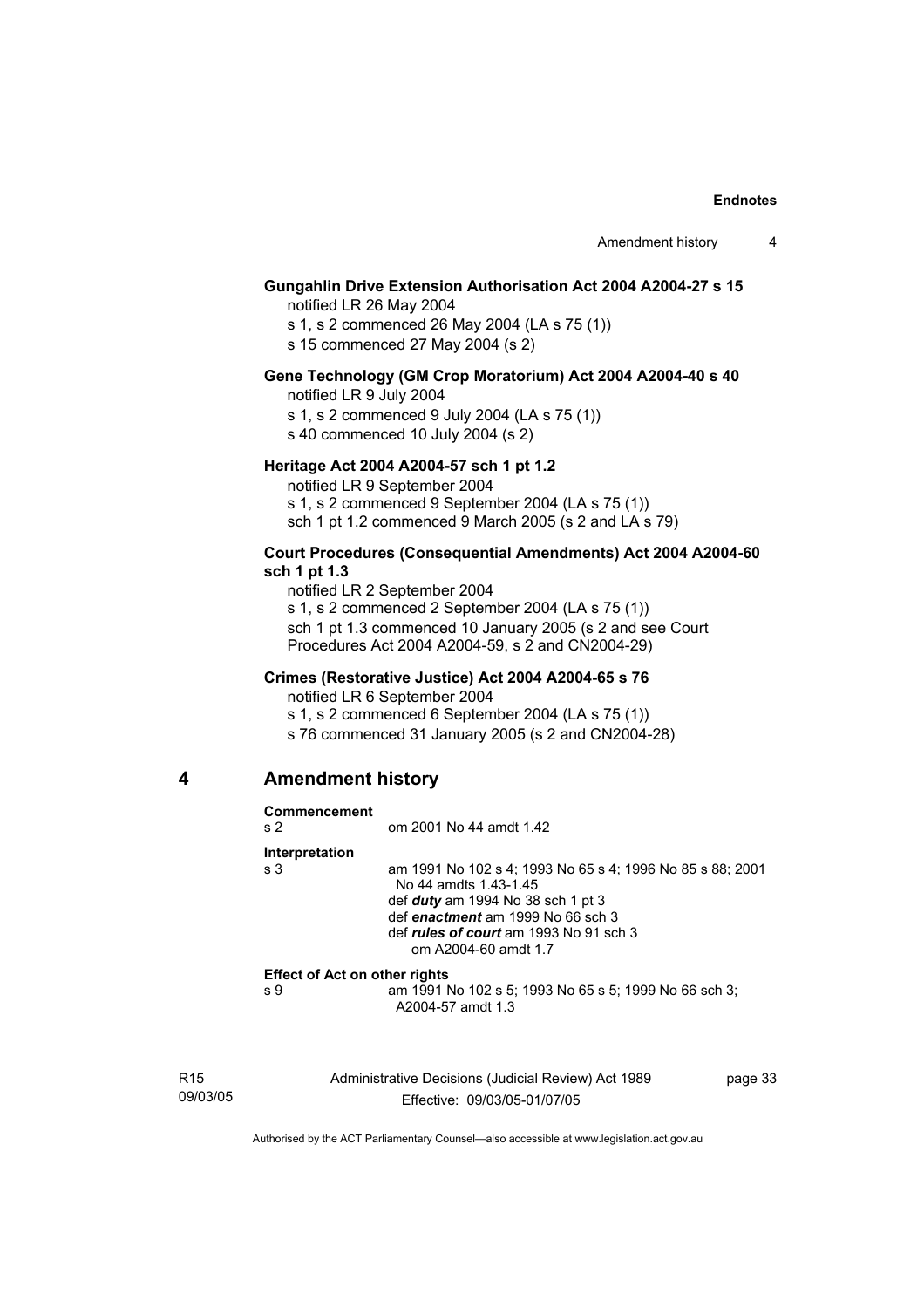5 Earlier republications

**Manner of making applications** 

s 10 am A2004-60 amdt 1.8; ss and pars renum R13 LA (see A2004-60 amdt 1.9)

### **Stay of proceedings**

s 16 am 1999 No 66 sch 3

**Regulation-making power**  s 21 sub 2001 No 44 amdt 1.46

**Transitional—sch 1, clause 5**  s 22 ins A2004-13 amdt 2.1

exp 1 July 2005 (s 22 (2))

### **Decisions to which this Act does not apply**

sch 1 am 1991 No 3 sch; 1992 No 71 s 53; 1994 No 10 s 4; 1998 No 18 sch 1; 1999 No 5 sch 2; 1999 No 8 s 33; 2000 No 16 sch 3 pt 1; 2001 No 44 amdt 1.47; 2002 No 15 s 14; A2002-42, s 44; A2003-8 amdt 1.1; A2004-13 amdt 2.2; A2004-27 s 15; A2004-40 s 40; A2004-65 s 76

**Decisions to which section 13 does not apply** 

sch 2 am 1994 No 38 sch 1 pt 3; 1996 No 26 sch

# **5 Earlier republications**

Some earlier republications were not numbered. The number in column 1 refers to the publication order.

Since 12 September 2001 every authorised republication has been published in electronic pdf format on the ACT legislation register. A selection of authorised republications have also been published in printed format. These republications are marked with an asterisk (\*) in column 1. Except for the footer, electronic and printed versions of an authorised republication are identical.

| <b>Republication No Amendments to</b> |                 | <b>Republication date</b> |
|---------------------------------------|-----------------|---------------------------|
| 1                                     | Act 1991 No 102 | 15 July 1992              |
| 2                                     | Act 1993 No 91  | 31 January 1994           |
| 3                                     | Act 1994 No 38  | 31 January 1995           |
| 4                                     | Act 1996 No 26  | 30 November 1996          |
| 5                                     | Act 1999 No 8   | 1 March 1999              |
| 6                                     | Act 2001 No 44  | 18 October 2001           |
|                                       | Act 2002 No 15  | 20 May 2002               |
|                                       |                 |                           |

page 34 Administrative Decisions (Judicial Review) Act 1989 Effective: 09/03/05-01/07/05

R15 09/03/05